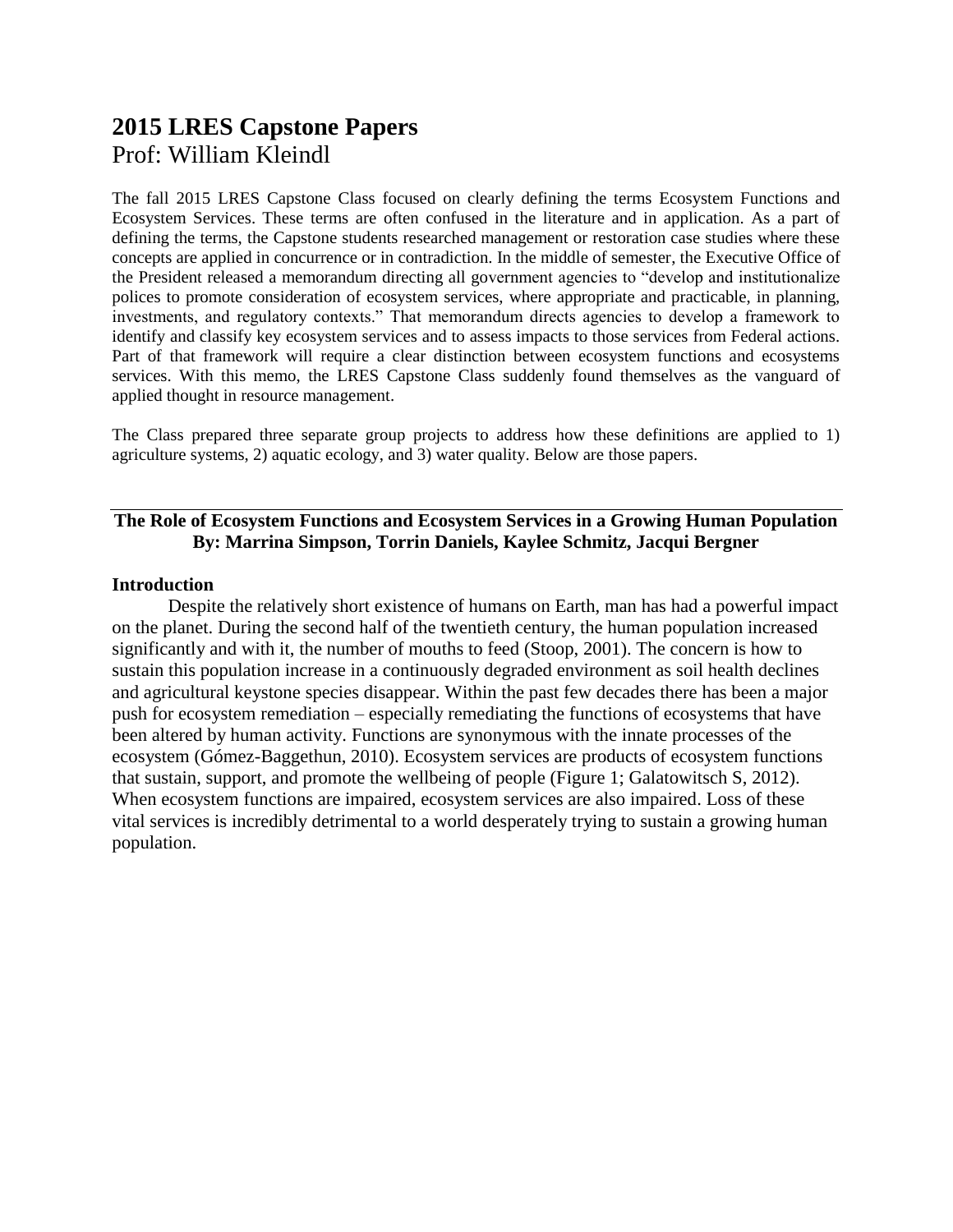

**Figure 1.** Ecosystem functions are the processes of an ecosystem. Ecosystem services are the beneficial products to human from ecosystem functions.

Luckily, this need for preserving the integrity of ecosystem functions and the resulting services has not gone unnoticed. On October 7, 2015, the White House issued a new memorandum directing Federal agencies to incorporate the value of ecosystem services into Federal planning and decision-making. The economic services and social well-being that natural ecosystems provide are frequently not traded in markets or considered in decision making. The health of ecosystem functions and ecosystem services is essential for the existence of a sustainable world. This paper discusses the importance of recognizing ecosystem functions and the resulting services, in particular to sustaining a growing human population.

#### **Ecosystem Functions and Services**

#### *Ecosystem Services*

Contemporary history of the term "ecosystem services" began in the 1970's and 80's with the hope of raising public interest in biodiversity conservation as well as to emphasize the public's dependence on natural systems ( Ehrlich & Ehlich,1981; Gómez-Baggethun E., 2010; Westman, 1977). Traditionally in the field of ecology, the term "ecosystem function" is defined as the natural processes within an ecosystem apart from any additional benefit to humans (Gomez-Baggethun, 2010). By expressing contemporary ecological concern in an economic manner, authors were able to stress how potential loss of biodiversity would create a cascading effect on ecosystem functions and the associated beneficial loss of services provided to humans. By the 1990's, the study of ecosystem services became common in research (Gomez-Baggethun, 2010). Near the early 2000's, concepts of ecosystem services began to appear in politics and policy leading to advancements in controls on emissions as well as application with the existing Clean Air Act and Clean Water Act (Gomez-Baggethun, 2010). More recently, design of market based tools are used to produce economic incentives for conservation. These tools approximate an economic value for services, which are then incorporated into economic decision making, and thus provide a mechanism for trading such services (Gomez-Baggethun, 2010). This shift in thinking and policy-making stressed the importance of ecosystem services to the anthropogenic world.

Ecosystem services are becoming an increasingly studied facet of ecological and human interactions, and as such, are becoming more heavily weighted as contributing factors to the world economy and its markets (Gomez-Baggethun, 2010). Within the past thirty years, sustainable science and the practices involved therein have instilled a concern for societal dependence on natural ecosystems, creating incentives for the conservation of ecosystem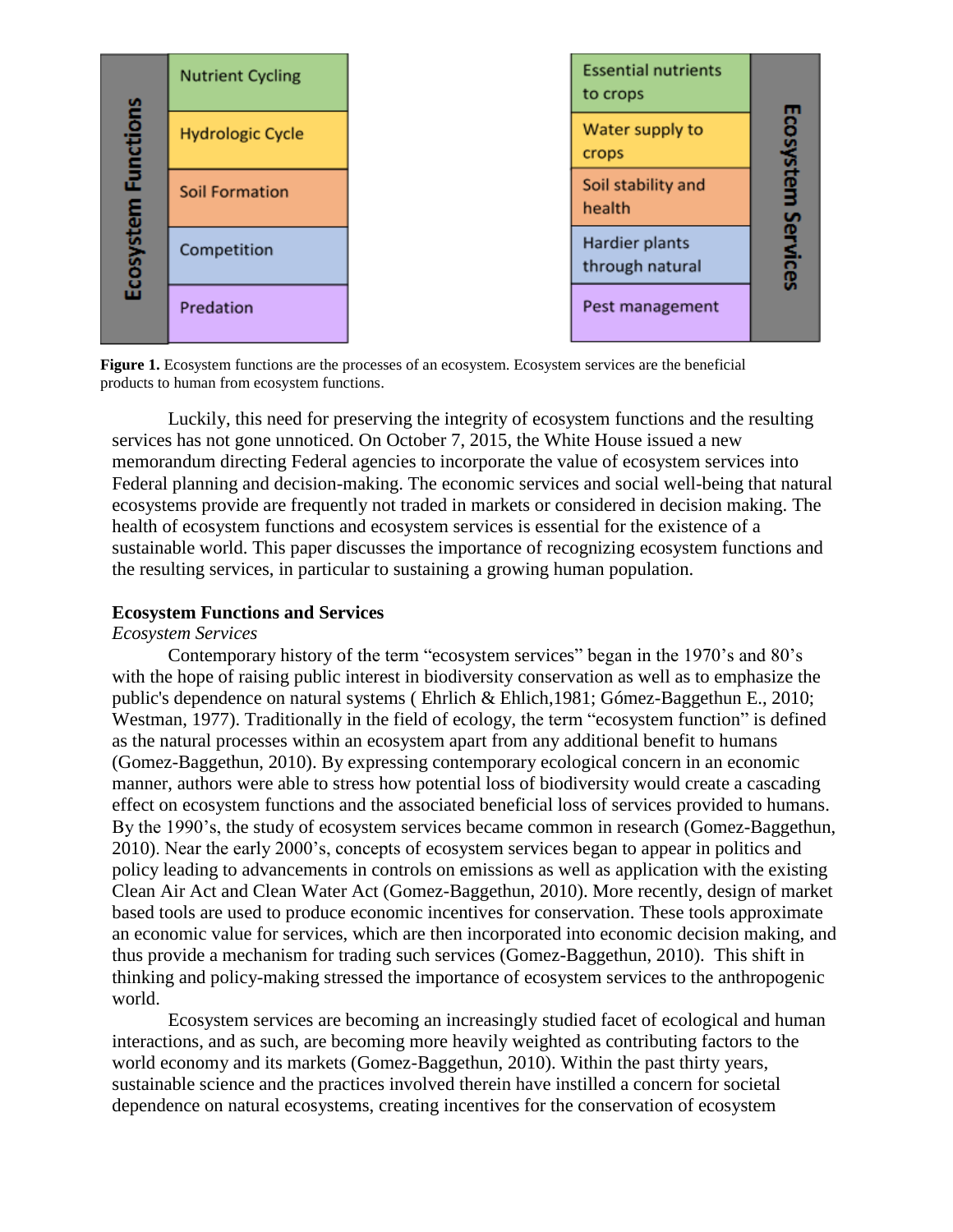services (Gomez-Baggethun, 2010). This societal dependence becomes apparent when discussing any natural or agricultural resource, such as timber, coal, or (as is highlighted here) food.

#### *Ecosystem Functions*

To understand the decline of ecosystem services, it is best to view them in light of the ecosystem function from which they are derived. In agriculture, starting with below ground activity, the formation of soils create stability and support for root structure (an ecosystem function), providing the foundation for crop growth aboveground (an ecosystem service). Precipitation transports water to the surface of the earth (an ecosystem function) where infiltration of water into the soils (an ecosystem function) provides crops with needed water (an ecosystem service). Several functions can be intentionally exploited to acquire specific agricultural services. For example, farmers can facilitate nutrient supply to crops by providing favorable conditions for soil microfauna. Soil organisms increase the chance of productive nutrient cycling by degrading organic matter into smaller components. Organisms at lower trophic levels are then able to utilize this degraded material. Eventually, the nutrients from the original organic matter is returned to the soil as these organisms die and decompose, or as they are preyed upon by other species, which then input the nutrients to the soil through excrements (Matson et al, 1997). Essentially, ecosystem functions drive all ecosystem services.

#### **Degradation of Ecosystem Functions**

Focusing exclusively on nature's ecosystem services and the benefits they provide is anthropocentric, especially when the focus results in enhancing the ecosystems to provide only a few services that are important to a particular industry. All ecosystems, even heavily impacted ecosystems, perform functions. However, over time, systems continuously exposed to stress become simplified through disturbance resulting in the elimination of many functions (Altieri, 1999). Not considering the potential threats humans pose on ecosystems can result in degradation of important ecosystem functions as well as the coupled services. Several economic and ecological trade-offs take place in the agro-ecological network. For instance, an increase in crop yield leads to an increase in profit by farmers, which enhances the agricultural economy. Yet, crop farmers typically reduce biodiversity of an ecosystem through conversion of nonagricultural land to cropland, eliminating many ecosystem functions in the process. The lack of biodiversity in high-input farming systems contributes to the degradation of natural pest management, disease resistance, and soil formation. (Altieri, 1999) The fixation of nitrogen, an essential nutrient for all crop species, relies heavily on the diverse array of microorganisms in the soil (Matson et al, 1997). A soil system degraded from intensive agriculture use loses its ability to cycle nutrients and as a result the beneficial ecosystem service of nitrogen fixation previously supplied to the human population free of charge declines. This service must now be replaced with artificial supplies of nitrogen. While fertilizer application is an efficient way to increase short-term crop yields, enhancing the system with chemicals leads to increased costs that are added into the product as well as concern with associated runoff, and depletion of limited resources such as phosphorous.

Across the world, a number of ecosystem functions have been degraded from human activity resulting in inefficient and insufficient food supply for an exponentially growing populous. World population has grown to over 7 billion people (US World Consensus 2012) and has resulted in an increasing demand for food over the last century. This increasing demand calls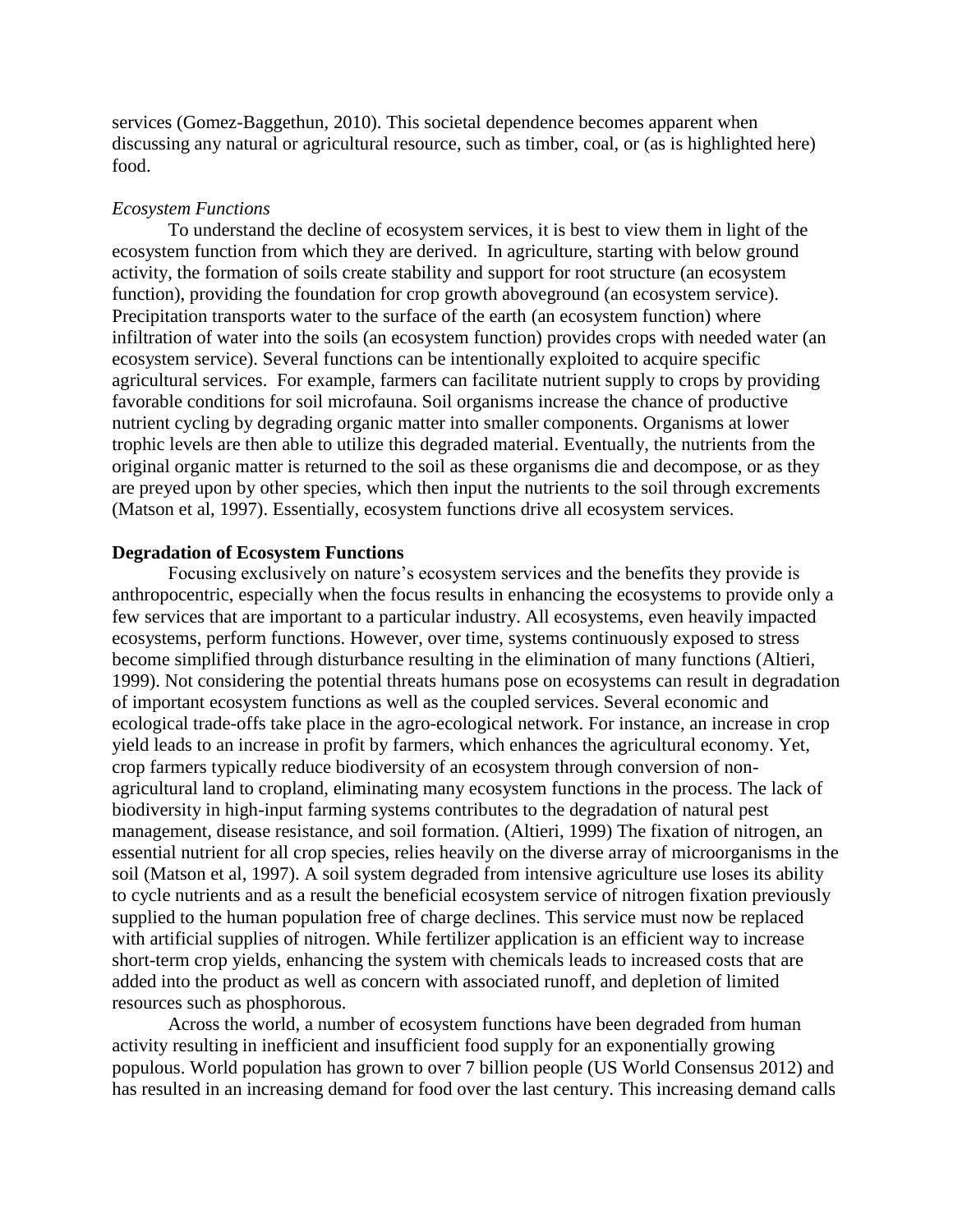for more efficient crop yields, which are generally obtained through the use of agricultural practices involving increased use in pesticides, fertilizers, and technology (Bretagnolle, 2015). Intensification of agricultural land use has a direct effect on the soil and the biodiversity of an ecosystem (Bretagnolle, 2015), in turn affecting a broader range of ecosystem functions.

#### *Soil Functions*

Management of soils for sustainable use on a global scale is considered to be one of the greatest challenges for the  $21<sup>st</sup>$  century (Morel, 2014). Natural soils provide many beneficial functions. One such function is the role soil plays in supporting plant growth. Healthy soils are essential in plant establishment. After that, turnover and decomposition of biomass results in the accumulation of organic matter which further supports vegetation. Specifically, the presence of soil organic matter (SOM) affects the composition and health of soil biota. Most soil microorganisms are saprophytes, which depend on SOM and litter fall as a source of energy (Gurevitch, 2002). In return, these organisms decompose detritus, and thus cycle nutrients, making them available to plants growing in the soil. SOM affects the plant community composition that establishes by increasing the availability of seeds or propagules (plant material used for the purpose of plant propagation) that stick to the substrate, subsequently increasing the likelihood of plants to colonize. SOM also increases water-holding capacity of the soil, which is important for establishment of shallow rooted plants as well as some microorganisms that require water for movement. In addition, SOM increases cation exchange capacity, the availability for cations to be adsorbed, which helps in increasing nutrient concentrations and reducing the loss of nutrients to leaching. Increased cation exchange capacity also provides a buffer against soil acidification (Gurevitch J, 2002). Furthermore, SOM provides a less compact, more aerated environment that is more supportive of plant communities.

In comparison, a degraded soil is characterized by low soil fertility, SOM, organic carbon content and loss in biodiversity, water holding capacity, the disruption of water, nutrient, and gas cycles and a reduced capacity to degrade contaminants (Morel, 2014). Consequently, a degraded soil system reduces its ability to function normally, resulting in the alteration of beneficial ecosystem services previously provided to humans. Such soil degradation can occur during the agricultural production of large monoculture crops.

#### *Ecosystem Functions and Biodiversity in Monoculture Crops*

Disturbance imposed by agricultural practices typically alters the community composition of an ecosystem. In agriculture, a diverse community can contribute to producing higher crop yield and nutrient rich soil. On the contrary, agricultural development of large monoculture croplands can have detrimental effects on biodiversity with consistent annual crop production, spraying of non-crop plants, harvesting above ground biomass (crop), and tillage practices. These four practices of monoculture farms have detrimental effects on plant biodiversity and in result have greatly impacted the honey bee; a crucial pollinator for many common crops today, including coffee, cacao, and a wide array of fruits and vegetables (Bretagnolle, 2015). Soil pollution is another cause of decreased biodiversity - toxins decrease the number of plants that can establish in soil. When toxins are in low concentration the biodiversity of microbial and plant life increases, and the ecosystem can properly perform functions like nutrient cycling and carbon storage.

#### *Agriculture Industry*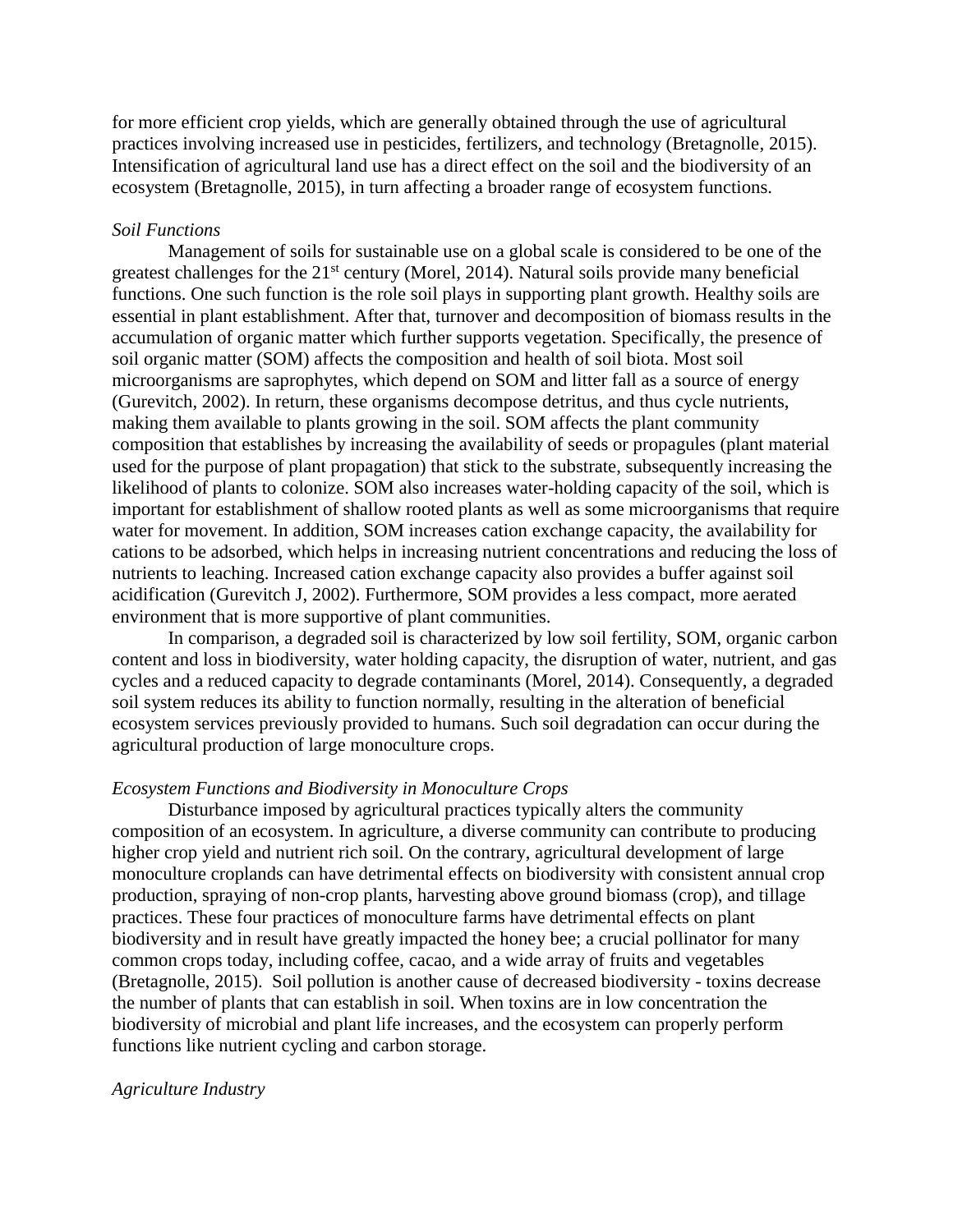Beginning in the 1960s, agricultural research greatly expanded, leading to a time known as the Green Revolution. Yet, years of research rooted in modern technologies have failed to find a solution to the world food problem. An intensification of agricultural land output focused on producing higher densities of crop yield per unit surface area. Farming techniques moved towards mechanization to decrease labor costs, large external inputs such as pesticides and fertilizers were applied to control pests and boost crop growth, and larger irrigation systems were



Source: FAO.

**Figure 2.** Number of hungry in the world by 2015 estimates. The majority of the hungry occur in Sun-Saharan Africa, Asia, and the Pacific. Many of these communities do not have access to high input farming methods (ECHO 2015).

installed to supply these crops with an adequate water supply (Stoop *et al*. 2001). As of 1999, twelve species of grain crops, twenty-three vegetable crop species and thirty-five fruit and non-crop species were cultivated across the entire globe (Altieri, 1999). With little variation in crop diversity and high reliance on inputs (fertilizers, seeds, pesticides) continuously provided by anthropogenic influence, agriculture systems can be precisely modeled and predicted (Rodenhouse, 1992). While this system may be manageable for large scale farming systems, a large part of the world never sees this food and it is this fraction of the population that needs food the most (Altieri, 1999). As of 2015, the estimated number of hungry in the world reached 925

million (ECHO, 2015). The majority of these hungry people are located in Sub-Saharan Africa, Asia, and the Pacific (Figure 2; ECHO 2015). These communities rely directly on the crops they produce to feed their families and communities because access to food is otherwise impossible due to lack of finances or accessibility (Chambers *et al*. 1985). The Resource Poor Farmers (RPF) in these communities do not have access to the high inputs and modern machinery that high yielding agriculture systems rely on. For the RPF, degraded ecosystem functions eliminate the ecosystem services that provide the means to sustain crop production and therefore the farmer's livelihood. The problem with the shift experienced during the Green Revolution is that researchers and farmers alike have confounded ecosystem functions and ecosystem services. While this drastically affects the RPF, all farming systems experience a loss of ecosystem functions altering the services they can provide. The shift in agricultural research, therefore, should be moved away from large-scale, high input systems (systems that receive high levels of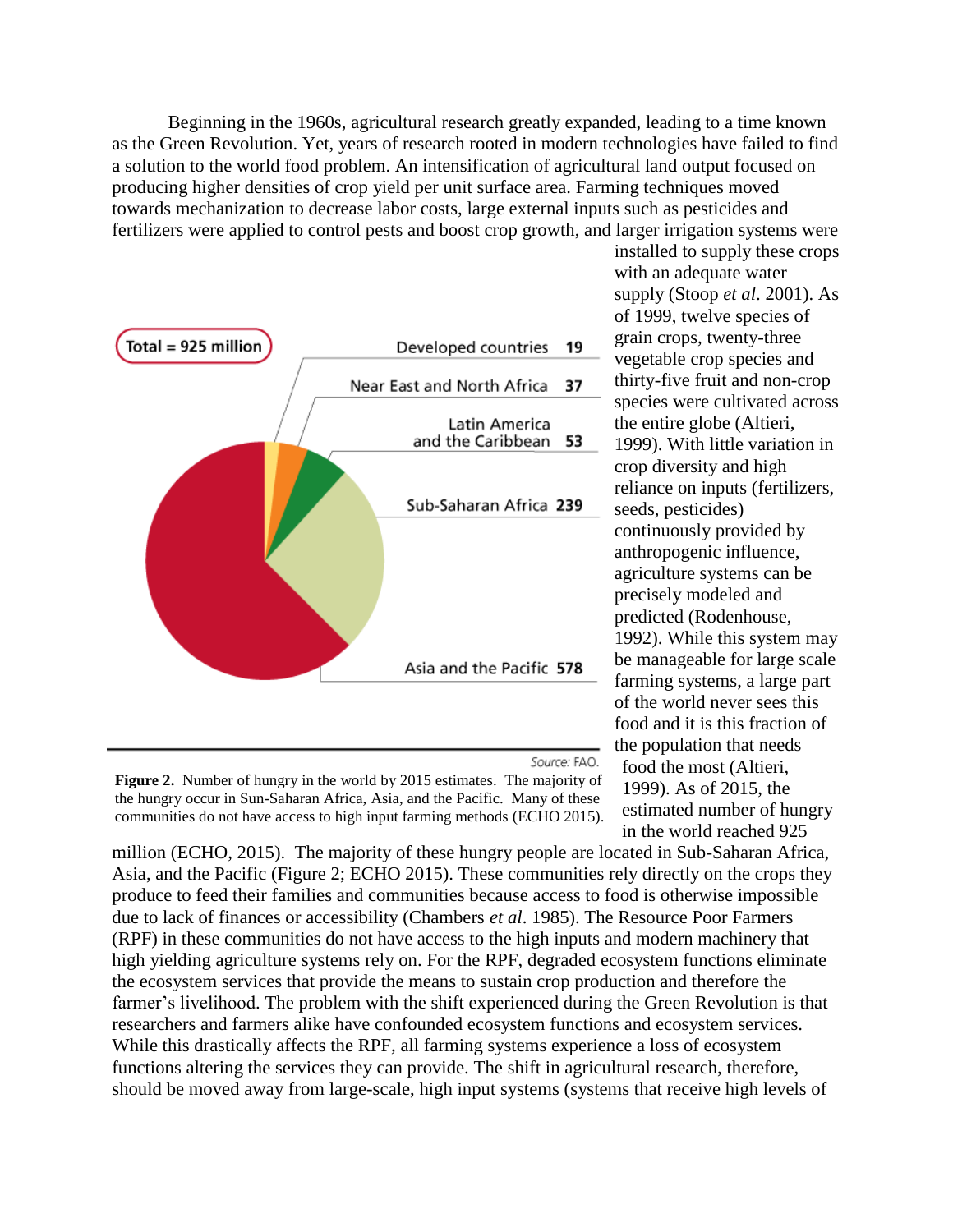fertilizers, herbicides or any other input), to understanding the processes that the environment can provide to farmers in resource poor areas. Not only will ecosystem functions and services then be considered, but food production in hungry regions of the world could see increase in crop yields. The loss of plant diversity, addition of chemical inputs, and overall destabilization of ecosystem functions goes beyond affecting the resource poor farmer.

#### **The Importance of the Honey Bee**

Honey bees have a direct influence on the human populace as their activity provides an extremely important ecosystem service – pollination of the global food supply. Approximately 35% of global major crops such as coffee, cacao, and a wide array of fruits and vegetables depend on pollination performed by domesticated bees (Bretagnolle, 2015). It is also estimated that without the presence of pollinators, world crop production would experience a decline of 3- 8% (Bretagnolle, 2015).

Providing arguably one of the most important functions in agricultural systems, the European honey bee has been hit hard. Within the last twenty years, the rise of multifaceted problems in honey bee populations such as Colony Collapse Disorder (CCD) has contributed to the realization that the planet is suffering from several environmental stress factors; influencing bees and their ecosystem services. Colony collapse disorder was first recognized as a honey bee pathogen during the winters of 2007 and 2008. This phenomenon is generally defined by an absence of adult bees within a colony, the presence of capped brood (bee larvae which have been left sealed inside the honeycomb), few or no dead bees within a collapsed hive, and the presence of undisturbed food stores (Ellis,2010). Weakened colonies may also exhibit an insufficient number of worker bees, the populations of which are generally dominated by much younger bees than the workforce of a typical healthy colony (Ellis, 2010). Although the exact cause of CCD has yet to be discovered, several hypotheses have since been formulated based on research of other pathogens resulting in colony loss. These include traditional bee pathogens and pests, management stress, poor genetic biodiversity, pesticide use, toxins present in the environment, bee nutritional deficits, and undiscovered pathogens increasing virulence of existing pathogens (Ellis, 2010). A common factor in the worldwide decline of bee populations is that of human influence. The above hypothetical causes of CCD may all be influenced by heavy input agricultural practices involving domesticated bees, which in turn affect the ecosystem functions and services bees provide.

#### *Honey Bee Functions*

Demand for food to support the growing world population over the last century has substantially increased. This demand ultimately leads to the alteration of natural systems and the development of agricultural landscapes and the use of high input management practices. In the end, this contributes to the decline of honey bee functions, which can be seen in the following example.

A natural system includes a diverse plant community which corresponds to the system's landscape diversity. This plant community usually includes several different plant populations which will flower at different times throughout the year, creating a landscape function which naturally supports native pollinators in the system by providing a constant source of food. However, high input agriculture generally results in decreased biodiversity of plant families through regulation and elimination of undesirable flora (weeds) in an area dedicated to crop production.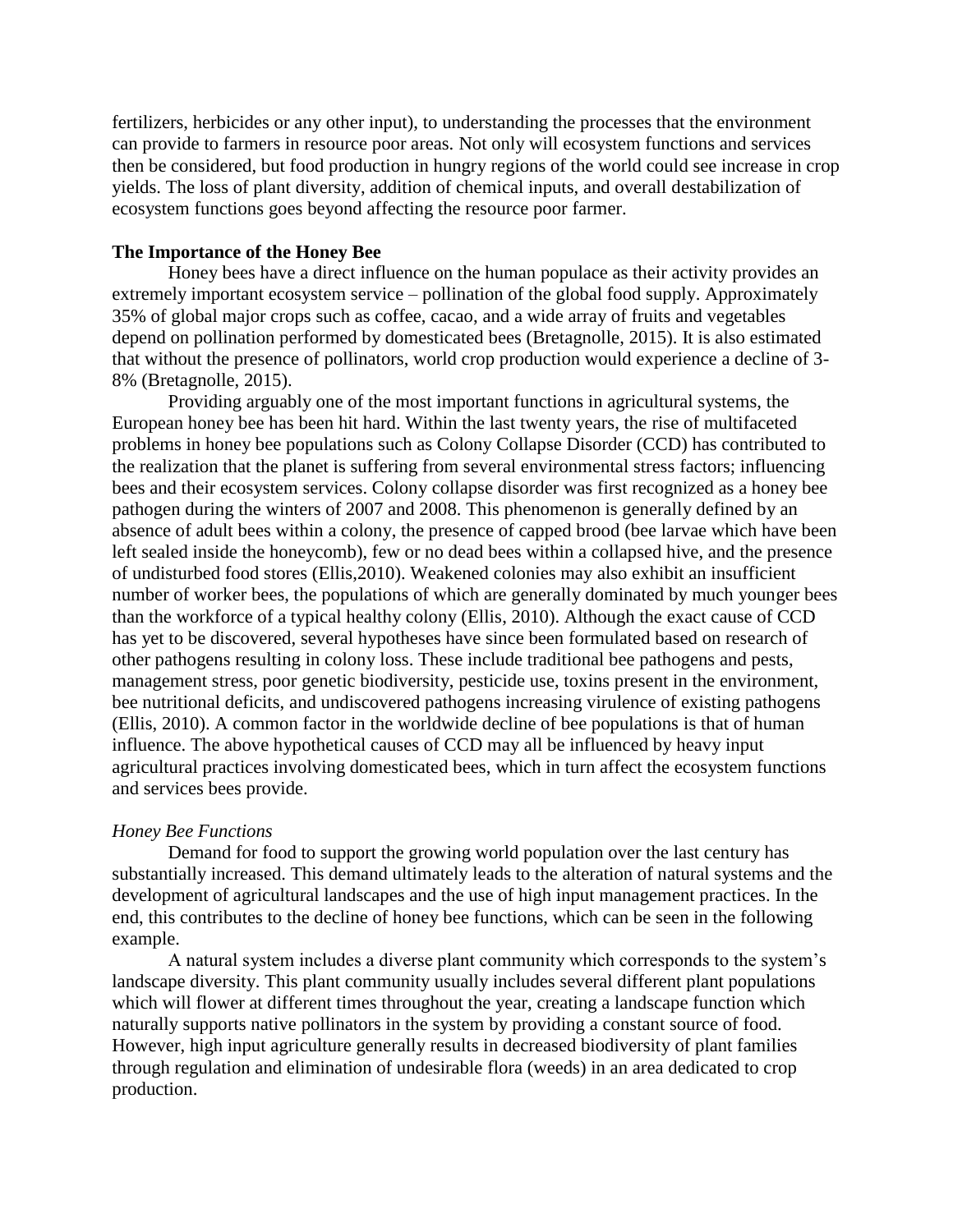For example, an area which is now farmland could have once been a wetland or forested area, each with its own natural features and ecosystem functions. Altogether, agricultural intensification has resulted in a decrease in native and non-native plant diversity of approximately 50% in the last 70 years (Bretagnolle, 2015). Abundance of undesirable plants reduces crop yields; therefore giving farmers incentive to incorporate the use of herbicide sprays in their agricultural operations (Bretagnolle, 2015). This practice, while pivotal in the success of most high input agricultural operations, ultimately results in decreased biodiversity throughout agro-ecosystems. Although this may seem beneficial to global agriculture, plant biodiversity ensures that honey bees survive in the absence of crops. Plant communities adjacent to farmland provide a constant, more reliable source of pollination and diet than one crop planted on an annual cycle (Bretagnolle, 2015). When crops are out of season, bees forage on nearby plant species in order to sustain the colony year round (Figure 3). The absence of a diverse plant community causes considerable gaps in times of flowering throughout an agro-ecosystem, which decreases the availability pollinator food sources at various points throughout the year (Bretagnolle 2015). The loss of this resource has a negative effect on the pollinators in the area, which no doubt hinders the bees' ability to efficiently perform pollination of the crops in the system. As can be seen, the function of a diverse plant community can influence the honey bee driven service of crop pollination, ultimately affecting crop yield in the system. However, biodiversity is not the only factor affecting global crop yield in agricultural ecosystems.



**Figure 3.** From Bretagnolle 2015. Seasonal foraging patterns for wild and domesticated honey bees. The first panel illustrates bees foraging on blooming rapeseed in April. As summer progresses, the bees move to foraging on nearby winter wheat fields as seen in panel two. Panel three shows the same bee populations now foraging on blooming sunflowers in late summer.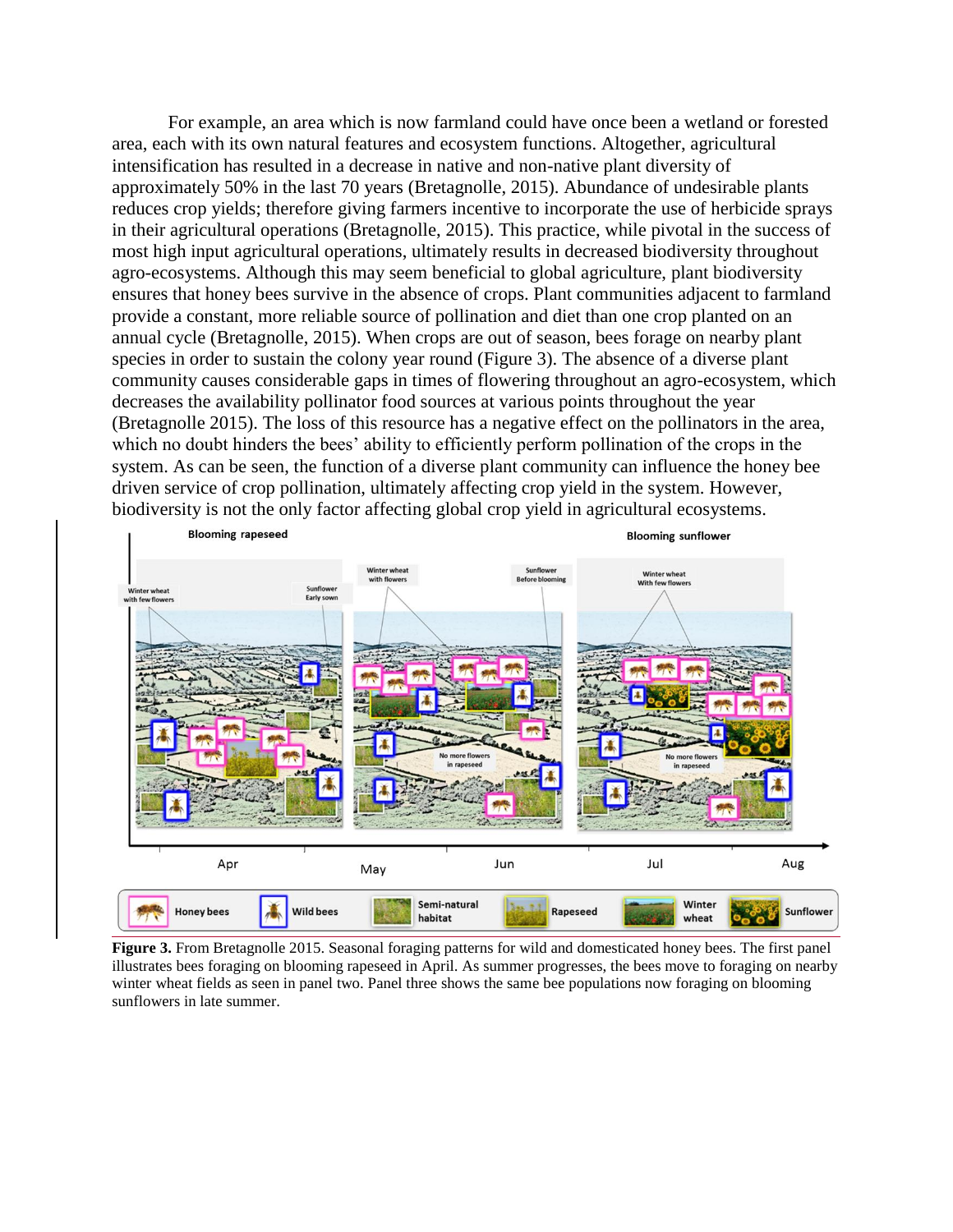#### **Remediating Degraded Soils to Restore Function**

Soil pollution directly impacts agriculture by lowering crop yield. Pollutants are commonly heavy metals leached from industrial runoff, mining, and groundwater. Contamination of soil and water resources by heavy metals not only affects the ability of a soil to function at its normal state, but can also threaten food availability, water safety, and human health. Heavy metals are toxic when consumed, making the land no longer suitable for food production. Numerous methods have been constructed for handling soil pollution. The most cost effective and popular method for removal of heavy metals from the soil is phytoremediation.

Phytoremediation is defined as the use of plants for containment, degradation, or extraction of xenobiotics from water or soil substrates" (Bahareh et al., 2012). Phytoremediation restores natural soil functions by increasing microbial biomass as well as natural nutrient cycling, in turn influencing higher plant density and biodiversity aboveground. This aids in supporting a more natural and productive system. Cleaning up farmland via phytoremediation can assist in returning degraded land back into highly valued production (Lewandowski, 2005). Two types of crops can be used in the process of phytoremediation: hyperaccumulators (crops that can tolerate high metal concentrations in their biomass), and crops with greater aboveground yield and lower concentrations of heavy metals (Lewandowski, 2005). After growth of metal contaminated biomass has been accomplished, crops are harvested and various methods (including combustion) are used to extract and contain metals. The biomass grown also acts as stabilization of contaminated soils and later can be used as a source of renewable energy (Lewandowski, 2005). However, some plants can transform the toxin or metal they uptake.

#### **Phytoremediation with Edible Plants**

One novel approach to phytoremediation is using edible plants and fungi as a means to accumulate and transform toxins. The edible plants or fungi performing the remedy can then be harvested and used for animal feed and potentially human consumption, supplying ecosystem services from restoring soil function. For instance, oyster mushrooms were found to uptake and transform olive oil mill wastewater (OMWW), making them potentially edible. OMWW is unable to be broken down by microbes and chemicals because of its high abundance of polyphenols (Laconi et al., 2007). One case study by Laconi and colleagues (2007) examines the use of edible plants to restore ecosystem functions impacted by olive oil wastewater (OMWW) and the potential ecosystem services that this approach provides. This case study will examine the use of edible oyster mushrooms to uptake and transform olive oil wastewater (OMWW) that were otherwise unable to be broken down by microbes and chemicals because of its high abundance of polyphenols (Laconi, 2007). TCE, also known as trichloroethylene, is another toxin from industry commonly found in ecosystem. It is speculated to be a carcinogen for humans and cytotoxic to the liver (Schnabel, 1997), but edible garden plants were found to uptake and transform TCE, in another case study. Olive oil wastewater and TCE are two examples of toxins that lower the ecosystem service of agricultural yield through soil degradation.

#### *Case Studies*

Olive oil wastewater is the byproduct of olive oil production. Its high abundance of polyphenols and acidity kill a large density of vegetation. Olive oil mill wastewater is acidic, contains many phenols (Zervakis, 1996), and has antibacterial properties that kill microbes present in the soil. This wastewater is typically dumped into nearby rivers or soil, killing a vast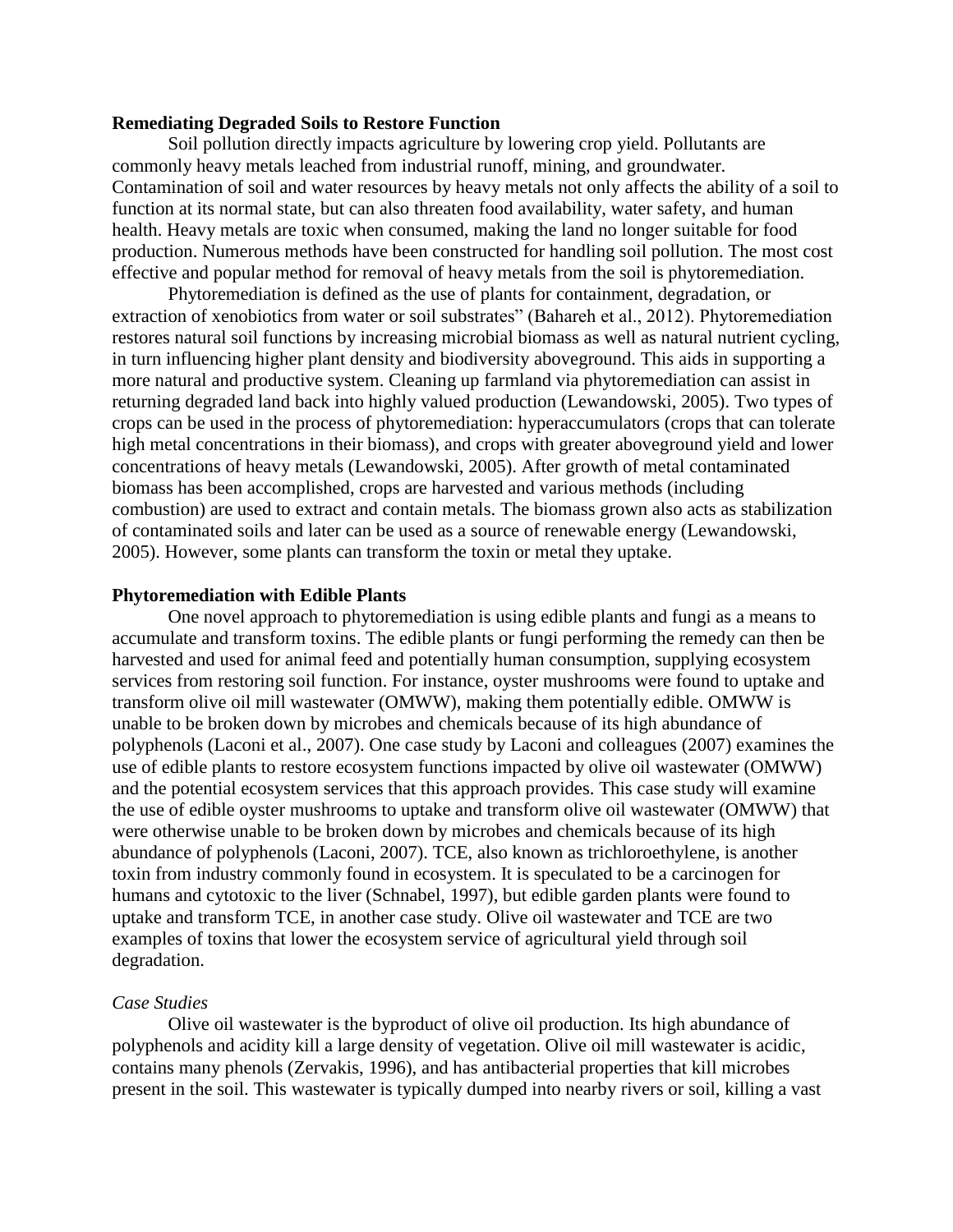amount of vegetation (Laconi et al., 2007). Laconi and colleagues (2007) tested the effectiveness of using oyster mushrooms, *Pleurotus* genus, on land polluted with olive oil mill wastewater in Italy. They found that the complexity of compounds in OMWW made growth impossible on untreated samples of OMWW by attempting to grow microbial and fungal biomass on a sample of pure wastewater. The most effective way to incorporate fungal bioremediation was to alter OMWW's chemical structure with oxidation by addition of  $Ca(OH)_2$  or  $H_2O_2$ , a simple procedure. After the solution was altered, strains of various fungi and microbes easily grew and reached highest colony forming units at about 2 weeks, with oyster mushrooms in the highest density (Figure 4).



**Figure 3**. The amount of Microbes and Total Biomass found after 22 days of growth on altered OMWW solution infused agar. Diamonds are total biomass. Triangles are fungal biomass. White squares are bacteria biomass. (Laconi et al, 2007).



**Figure 4**. The amount of polyphenols, sugars, and proteins found in agar after 22 days of growth. White squares are sugars, triangles are polyphenols, and the squares represent proteins. (Laconi et al, 2007).

Of the total microbial biomass found in the agar plates containing OMWW, 60% was Pleurotus species. Oyster mushroom growth over a period of 20 days decreased the amount of polyphenols present in the OMWW to 10% in the agar plates. This means that 90% of the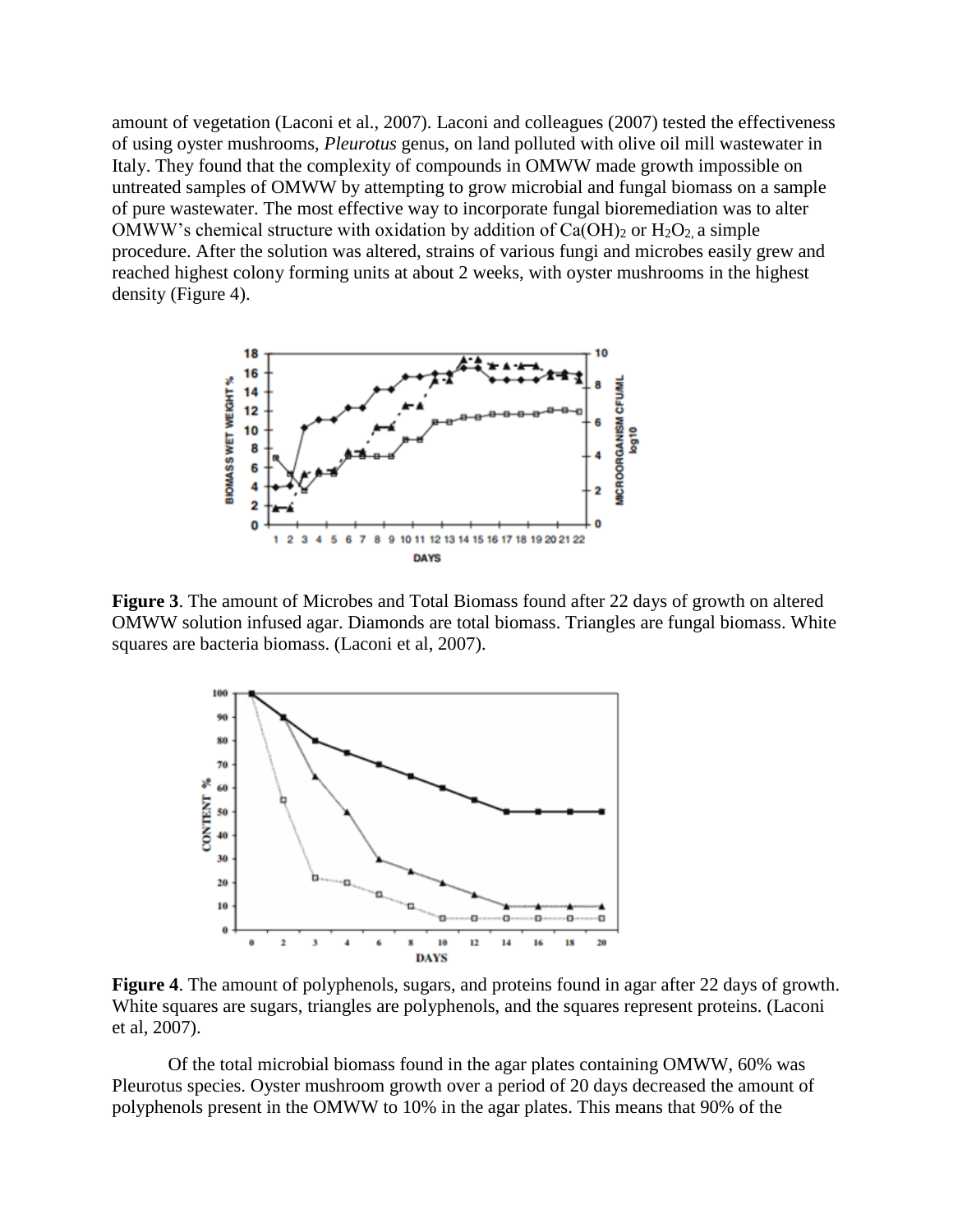polyphenols in the OMWW were consumed. These mushrooms reached all the legal requirements for edible species except for the amount of organics, carbon molecules, present. These were a little higher than the legal limit for human consumption, a result of OMWW transformation. There is a potential for the oyster mushroom product to be used as animal feed for animals with complex digestive systems. Beginning in 1996, the oyster mushrooms from OMWW phytoremediation started to be a food source for cows and other ruminants (Zervakis 1996). Using oyster mushrooms aids soils in performing functions like nutrient cycling and supporting plant life from the removal of toxins because toxins alter the microbial biomass and soil structure, thus effecting the plant biomass. Oyster mushrooms from phytoremediation can provide the service of food supply to the meat and dairy industry as well as a sustainable approach to grazing by reduction of feeding on grasses.

Trichloroethylene is unfortunately abundant and toxic in many soils throughout the world. It is the number one pollutant in our water table from solvents, fertilizers, and industrial byproducts (Schnabel et al., 1997). TCE is a halocarbon that can denature and kill enzymes in plants and animals, lowering the amount of plant growth for a given ecosystem where it is in high concentrations (Fuller, 1997). Schnabel and collaborators (1997) tried to determine the fate of TCE in edible plants in order to assess health and the risk of TCE presence in the environment. It was observed that the plant species were transforming the radiolabeled TCE into non-toxic organics. The plants were exposed to both high doses and low doses of TCE. An edible fruit, root, and leaf were observed using tomato, carrot, and spinach, respectively. In high and low concentrations of TCE, all three of the plants were able to uptake the molecule and transform it. The plants performed higher TCE uptake and transformation with higher exposure of the toxin (Figure 6).



**Tomato TCE Concentrations**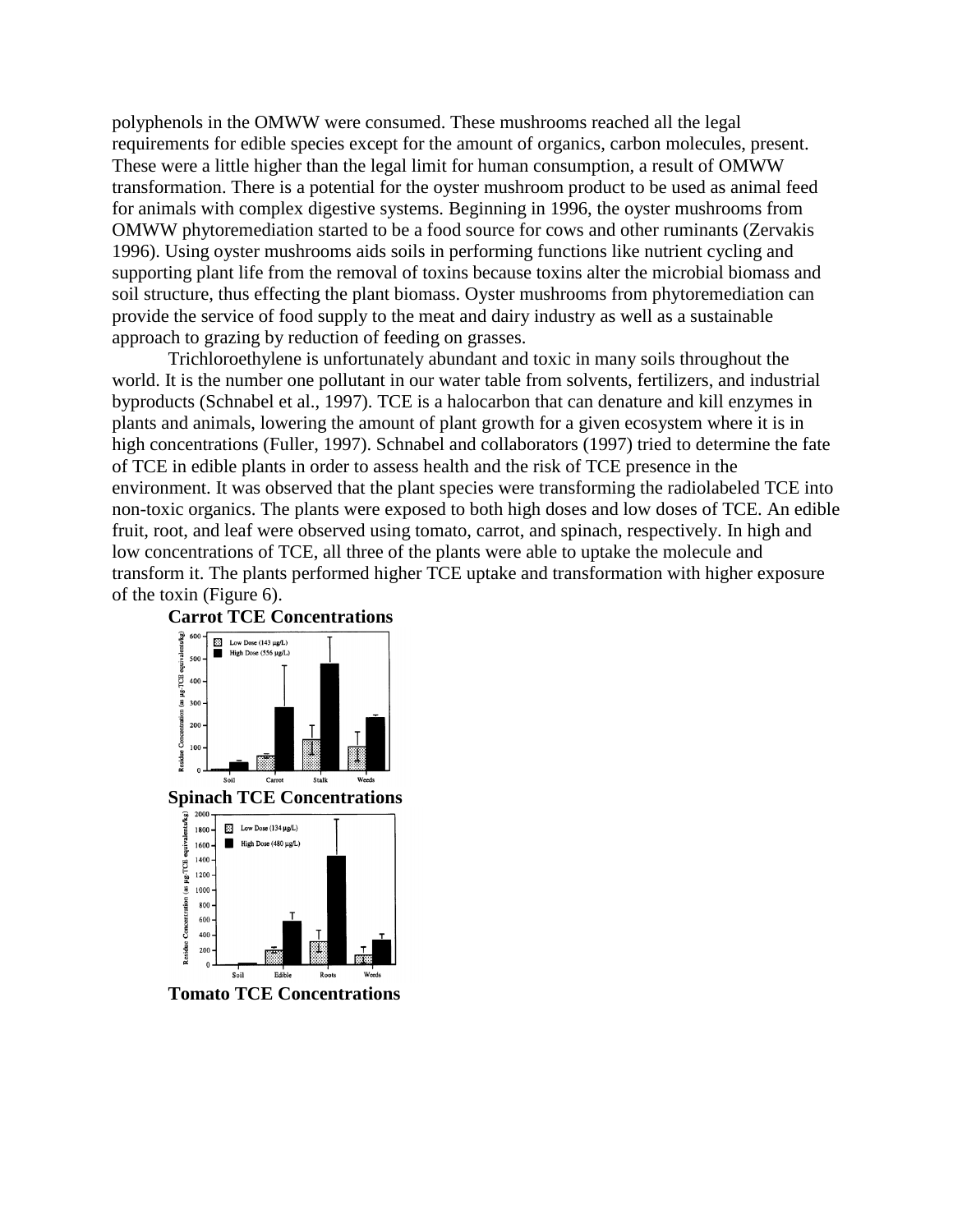

**Figure 5**. Concentration of high and low dose TCE and the amount of uptake by various parts of the carrot, spinach, and tomato. (Schnabel et al, 1996).

TCE accumulated in different parts of the plants and transformation was observed by lower concentrations of the toxin in the edible tissue of each plant. When the plants were only exposed to a low dose of TCE, not as much uptake was observed. The radiolabeled carbon in all three of these plants indicated that the edible portion of this plant tissue did not contain a high concentration of detectable TCE. If the plants were not able to transform the TCE, there would be concentrations similar to the dosages of the TCE solutions in the plant tissue. There was only about 1-2% of TCE related radiolabels found in the plant tissue of all three specimens. Yet, TCE could be covalently bonded to plant tissue, making it very hard to detect. Further studies need to be done to determine the nutritional value and potential threats of eating these plants, but Schnabel believes that the TCE has been transformed so greatly that there could be little to no risk ingesting these plants. These plants can be used for ruminant consumption, providing an economical and environmental way to provide food to the meat and dairy industry while restoring soil function. Similar to removal of OMWW from a degraded environment, removal of TCE from a polluted soil will create a less toxic environment for microbes and plants to establish which increase the nutrient cycling and stability of the soil.

#### **In conclusion**

In industrial agriculture systems, the cascading effects of degrading soil, biodiversity, and phenological functions also diminish the ecosystem service of crop production. Recognizing soil functions is the most effective way to discover issues with ecosystem health and have a better understanding of the services provided by a healthy soil. Simply by incorporating buffers of native vegetation, large agriculture could restore a modicum of natural soil structure and the native soil fauna. Without such buffers, soil is less stable and thus its capability to provide a sufficient crop yield is lowered. Lack of native vegetation also negatively affects pollinators, like the European honey bee, a species crucial for the agricultural industry. Countries that have the money and equipment to have large scale agriculture industries can absorb the degraded functions of soil by manipulating the ecosystem, but in areas of the world where food is needed, farmers are considered resource poor because they cannot use these large scale practices. Yet, if the resource poor farmer looked at his or her ecosystem with a function-based eye, they would understand what the system needs to provide services, like crop production. Resource poor farmers and agriculture industries could also use edible plants to help restore degraded sites back to a healthy state by reintroducing fauna, removing toxins, and providing better soil structure. In highly degraded sites, poor in biota composition and rich in toxins, phytoremediation with edible plants may be that the most productive way of creating a healthy ecosystem while producing vital ecosystem services. Findings within the discussed case studies have supported that edible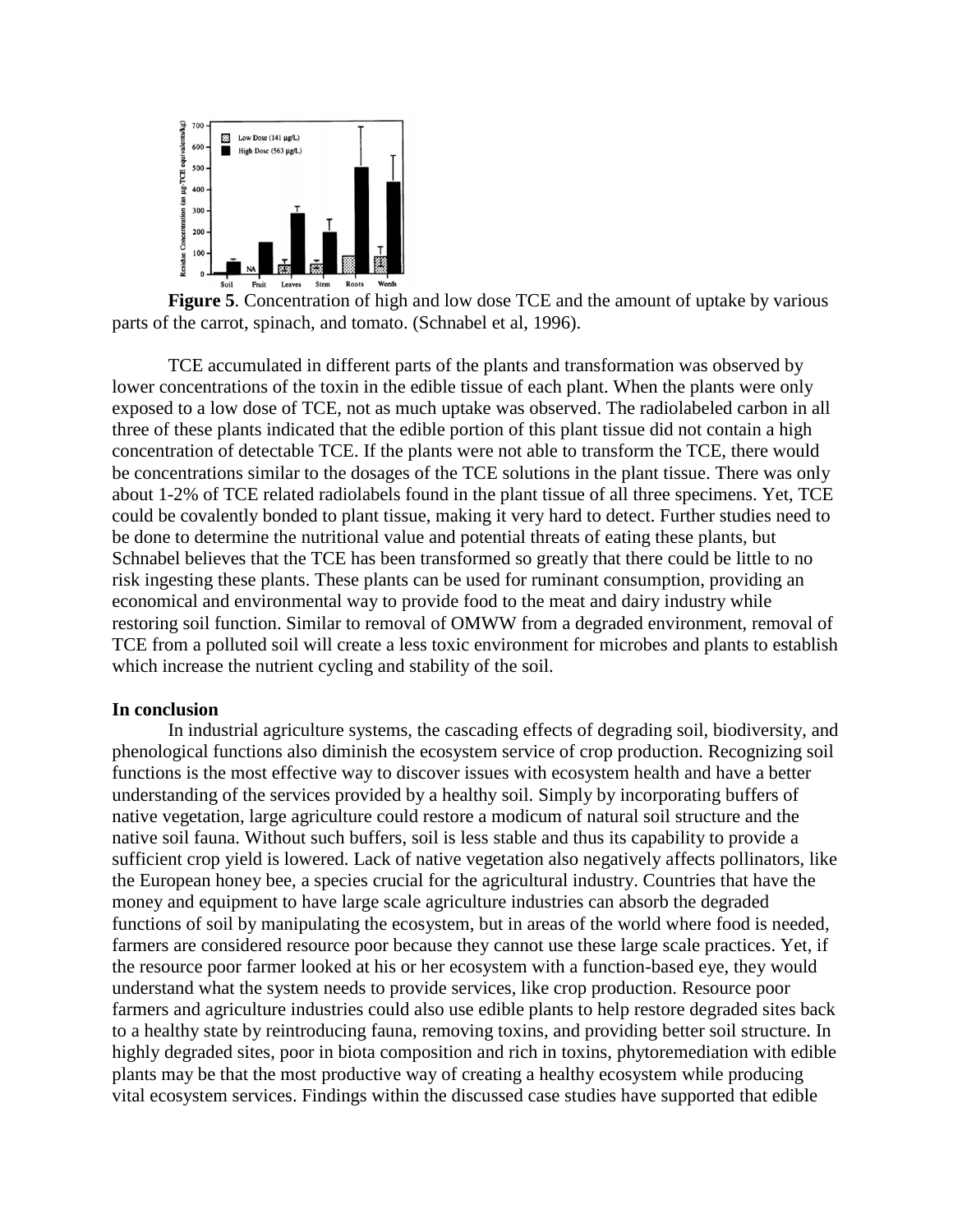plants and fungi are capable of toxin uptake and transformation. Toxin uptake will ultimately help sustain plant life for sensitive species and in turn provide benefits to the resource poor farmer and the European Honey Bee. Thus, edible plants could provide a groundbreaking method for agriculture and restoration. Arguably the most coveted ecosystem service, food production, could be managed to benefit this hunger-stricken world and preserve ecosystems.

# Improving Aquatic and Riparian Ecosystems for Increased Services

Will Allen, Abby Cutting-Smith, Nikki Huertas, Sam Tittle

# Introduction

A healthy aquatic system consists of functions that are often important for both humans and wildlife. Ecosystem functions are the abiotic and biotic processes that happen in nature. Ecosystem services characterize the benefits humans acquire, directly or indirectly, from ecosystem functions, however, these services rely on ecosystem functions operating properly. Historically, ecosystem services have not always been taken into consideration in the decision making process when determining changes in land use and management. A memorandum released on October 7, 2015 from the Office of the President of the United States asks agencies to define ecosystem services and incorporate the definitions into future planning, management, and regulatory decisions. Currently, ecosystem services are frequently conflated with ecosystem functions creating confusion in scientific literature and in applied management settings (White House, 2015). This executive memorandum will help to clarify the definition of ecosystem services and provide a sturdy foundation for management efforts.

The purpose of this paper is to further clarify the differences between function and services. This will be accomplished by looking at the issue with valuing services and looking the functions and services of aquatic and riparian ecosystems. The case studies presented here show that restoration of riparian wetlands and stream systems improve ecosystem services. The three ecosystem functions water storage, wildlife habitat, and productive fisheries are looked over in three separate case studies by looking at wetlands enhanced by beavers, the reintroduction of wolves to Yellowstone, and restoring a salt marsh.

# Valuing Services

Value is a measure of worth and is ultimately a product of human perception. This subjectivity can make quantifying and qualifying the value of an aquatic system can be difficult. It must be understood that an ecosystem services supplies a public need and its value is defined by humans. Unless a landscape scale is used, less valuable ecosystems may be converted to ecosystems that generate large revenue. For instance, wetlands have not always been valued and were often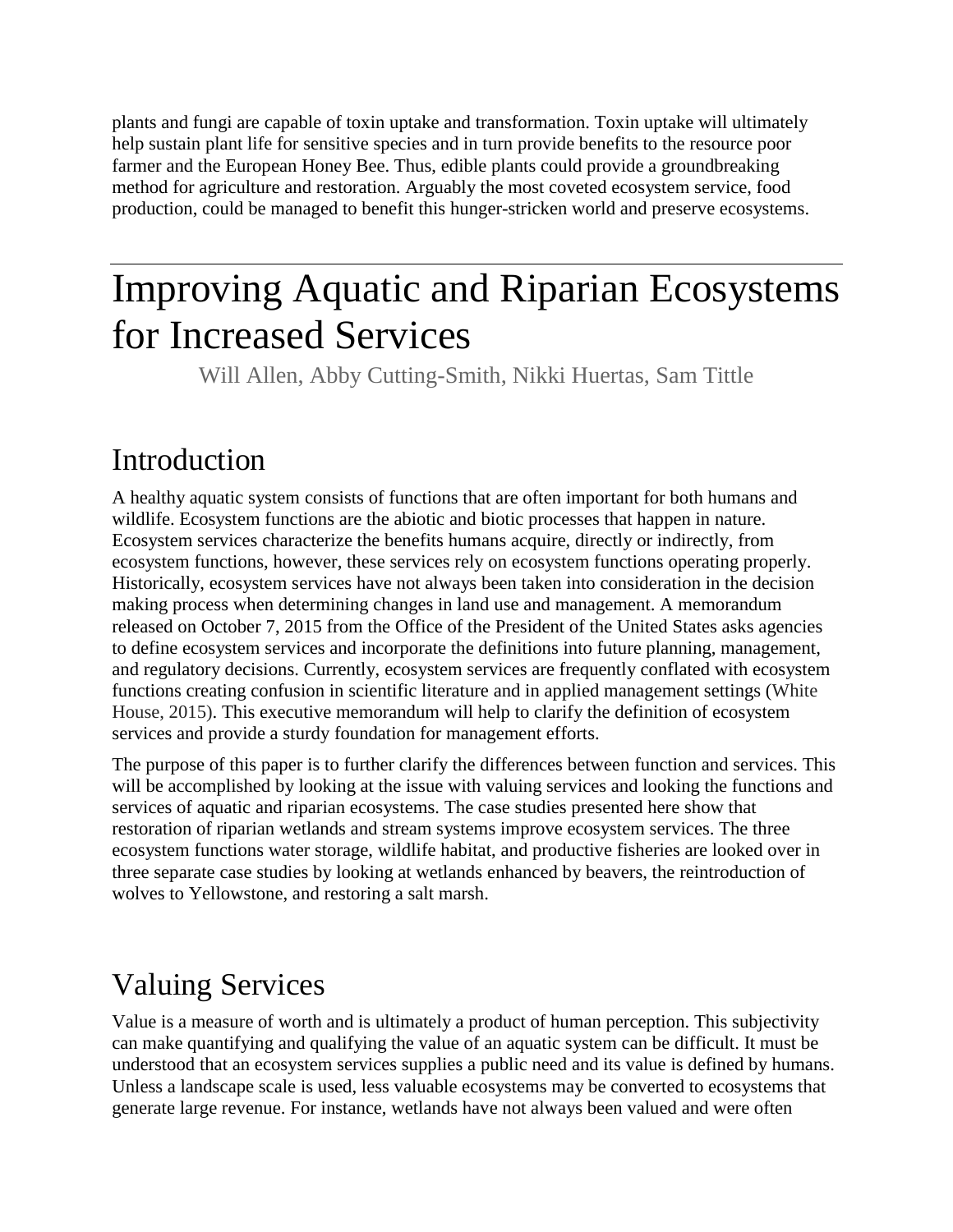drained for "more valuable" purposes, such as agriculture, which generates billions of dollars per year and provides food for a growing population (Costanza et al., 1997). This billion dollar industry is a short term and obvious gain while value of lost aquatic and riparian ecosystems services can be hard to calculate (Mitsch and Gosselink, 2000). Approximately 70% of riparian wetlands in the United States were lost between 1940 and 1980 before the government passed various acts to protect them (Dodds and Whiles, 2010). The new memorandum further helps protect and restore these important ecosystems.

Restoration of wetlands can be an important first step in improving aquatic and riparian ecosystems, which in turn benefits humans. Restoring wetlands can have a positive effect on aquatic and riparian ecosystems by providing habitat for wildlife and fisheries, generating billions of dollars annually. Management strategies that take into account the ecological principles that underlie the comprehension of how and how well wetlands function are needed to protect these functions (Sheldon *et. al,* 2005). These principles focus on spatial and temporal scales, species roles, composition, abundance, and interactions. Looking at the landscape and previous disturbance can be used to help inform land use decisions. Restoration with these principles in mind ensures a focus on the ecosystem services that wetlands are capable of providing. A document by the National Research Council, summarized the importance of wetland restoration with the phrase "Restoration of wetlands has been observed to be more feasible and sustainable than creation of wetlands" (2001). The requirements of the memorandum to value ecosystem services may help decision makers to realize the functions and services present in the systems under their control. This realization can hopefully lead to restoration instead of degrading wetland and aquatic ecosystems only to attempt to recreate services elsewhere.

Some ecosystem services can be quantified in terms of a monetary value; an example is fishery production, where fish caught can be sold at a unit price, dollars per pound, in a real world market. However, some ecosystem services such as flood control are neither adequately quantified in commercial market terms nor comparable with manufactured capital. If a flood does not occur due to a properly functioning aquatic ecosystem, how can the true value be known? This leads to some ecosystem services not being weighed heavily enough in political decisions, despite the fact that some industries would come to a standstill without them (Costanza et al., 1997).

In the example of flood control, the function would be the aquatic and riparian system storing excess water, allowing it to discharge slowly and thus providing the service of flood mitigation. Some techniques to quantify services are by willingness to pay surveys or calculating the replacement cost. Looking again to the example of flood control, a willingness to pay survey would ask waterfront land owners how much they would be willing to pay to help prevent flooding damage. In many cases, no money is collected and the survey is only used to quantify the values of the services. Replacement costs calculate how much it would cost to put in a manmade structure that is supposed to yield the same services of the natural system. Replacement costs could be calculated by adding up the cost of building flood prevention structures along a reach of stream. These values are often ambiguous and generally cannot be applied across different projects. Much ambiguity is exacerbated by changes in monetary value, even though the ecosystem functions of the riparian wetland remain the same (Sheldon *et. al,* 2005).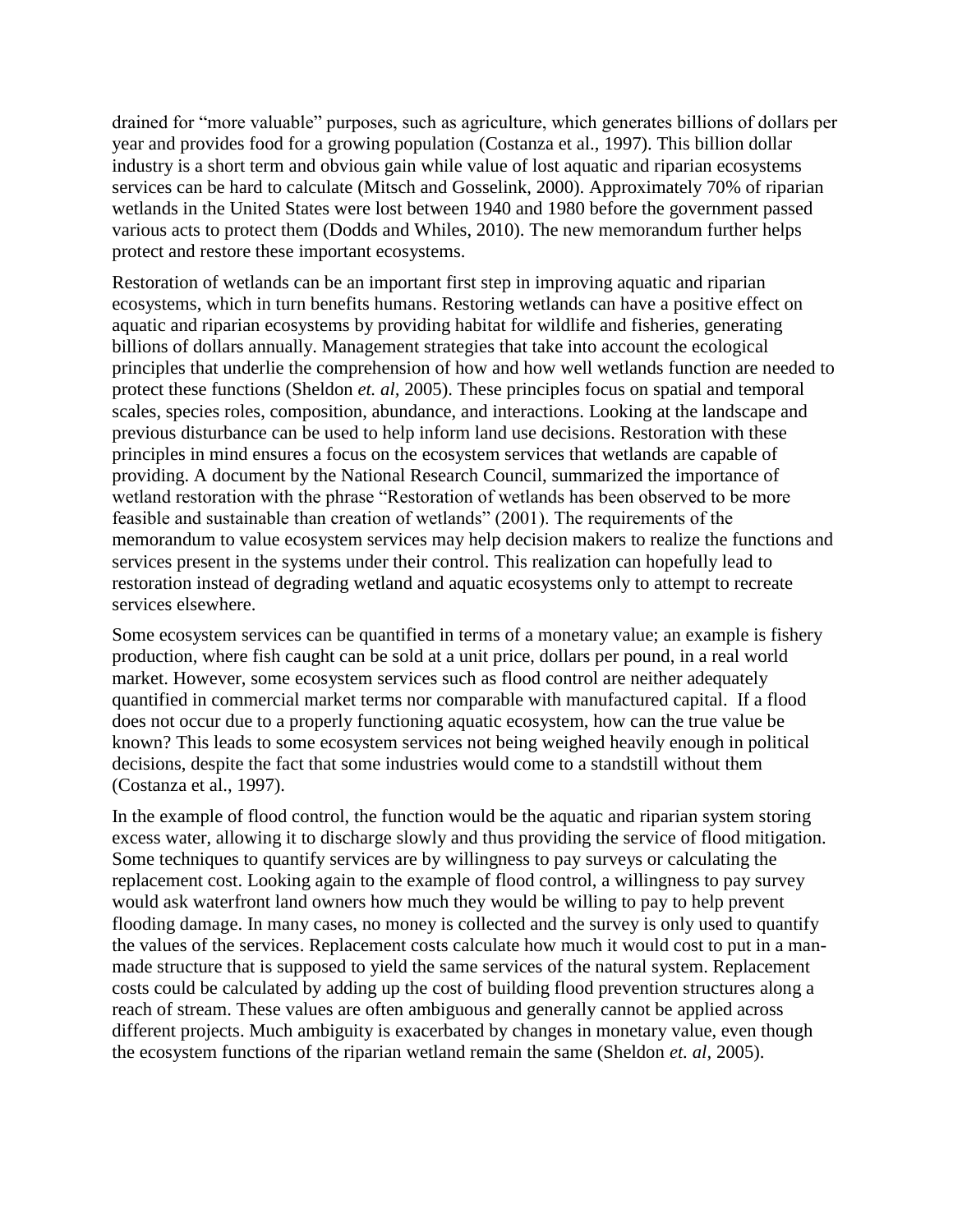# Beaver Aquatic Ecosystems

The functions of aquatic and riparian systems provide services that are irreplaceable to humans. Aquatic and riparian systems generate a shifting mosaic of wet and dry meadows and forests, marshes, bogs, streams that "influence the climate, nutrient flow, vegetation, wildlife, hydrology" and even geomorphology (Hemenway, 2001). Aquatic and riparian functions can be grouped into three categories – biogeochemical functions that improve water quality, hydrologic functions that change the water regime in a watershed such as flood storage, and functions that provide habitat for plants and animals (Sheldon et al., 2005). Beavers play a vital role in creating and maintaining wetland dynamics, and can be used as a case study that displays the important roles wetland functions play in providing ecosystem services.

Ponding of a stream, often caused by beaver dams, can have substantial effects on the hydrologic regime. Beaver dams can decrease peak discharge and stream velocity, increase riparian habitat and water storage and elevate the water table (groundwater recharge). A study by Correll et al. (2000), found that annual discharge in a second-order stream in Maryland reduced by 8% in the presence of a 1.25-ha beaver pond. This reduced discharge and thus velocity is due to the water being stored in the floodplain that, without ponding, would discharge rapidly. This extra storage profoundly influences stream dynamics, providing invaluable services, especially during dry seasons or years. PHD research by Glynnis Hood, in Alberta in 2002 showed, using 54 years of historic aerial photos, records of beaver populations, and climate data that "ponds with active beaver lodges had nine times more water during droughts than ponds without dams" (Creek Restoration with Beavers, 2015.). Sullivan and Fisher (2011) saw similar effects an Oregon catchment. During dry periods, 30% of the water could be held in beaver ponds, increasing flows in late summer. This excess water may allow an intermittent stream to become perennial (Rosell et al., 2005). This function of water storage can have a profound effect, especially when dealing with the challenge of impending climate change which will cause a scarcity in water resources (Sullivan and Fisher, 2011).

Decreasing flood event severity is another ecosystem service of beaver dams because of the water storage function. When beaver dams are present and a flood events happens more water will be stored in the floodplain, thus dampening the peak discharge and allowing lower amounts of discharge over a longer time period. This benefit occurs as long as the dams don't break in the flood event. In Alberta, beaver dam failure produced a flood 3.5 times the maximum discharge over the previous 23-year period (Rosell et al., 2005). Floods are a real issue for humans because of costs from damages and loss of life. The cost in property damages in the United States averages \$7.96 billion annually (NOAA, 2015). The human fatalities associated with these flood events average 82 people per year (NOAA, 2015). The changing climate has the potential to increase the severity of these events in the future, making the need for these functions even more important.

The geomorphology of a stream channel is significantly impacted by the presence of beavers. Beavers introduce structural elements, dams and lodges, which significantly impact the discharge regime and sediment transport in a stream channel (Rosell et al., 2005). Beaver ponds function as sediment traps, accumulating organic matter in the process (Rosell et al., 2005) which can help incised channels regain access to their floodplains (Pollock, 2007). An average beaver dam, with four to eighteen cubic meters of wood, can retain 2000 to 6500 cubic meters of sediment (Hemenway, 2001). Streams that have been incised have had their beds down-cut and lowered.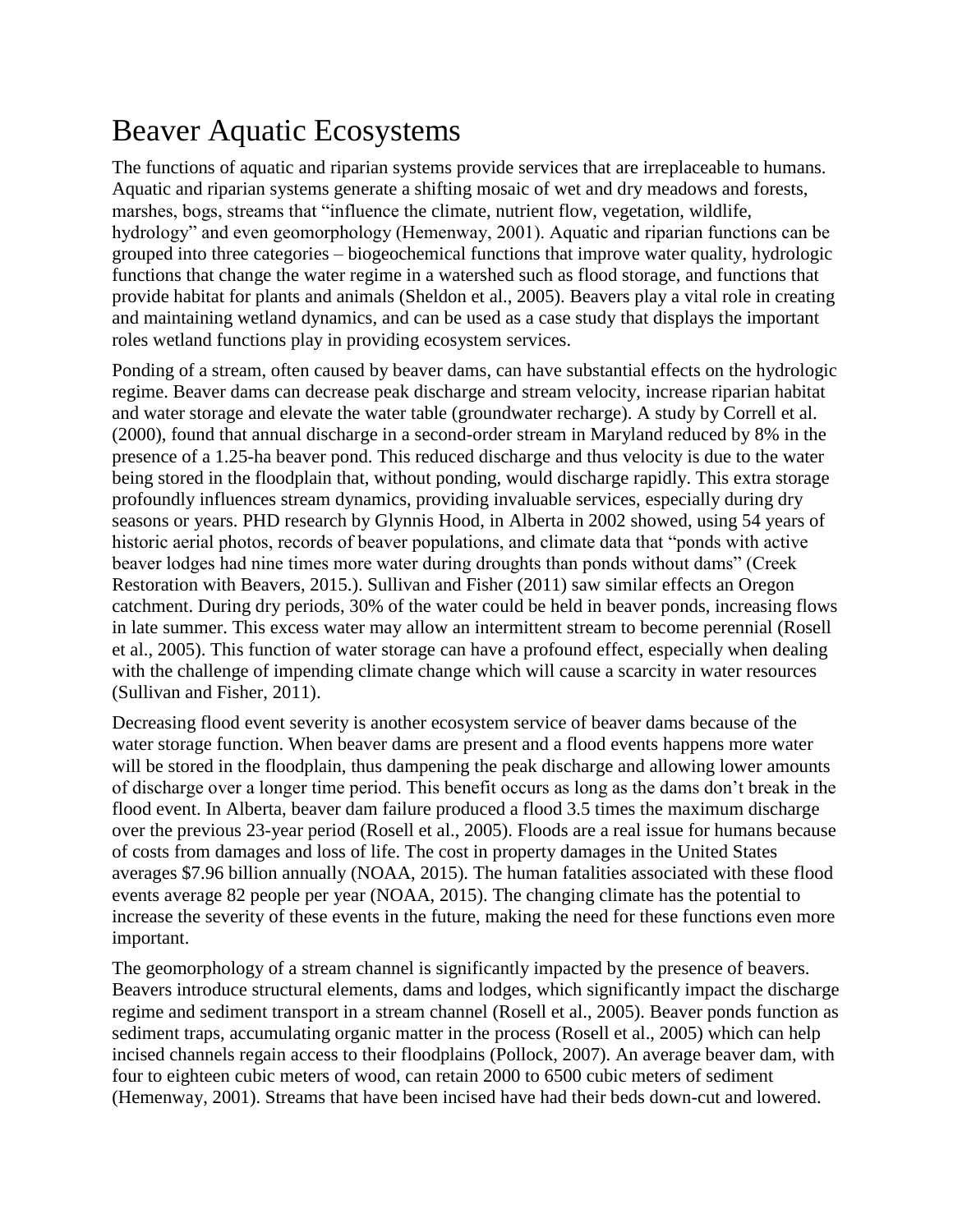Incised channels generally do not have much, if any, access to their floodplains, meaning high flows are concentrated within the channel and fish have no access to slow-water refugia during flood events. Further, nutrients cannot deposit on the banks, causing a detriment to terrestrial habitats. Incised channels have become more common, especially in semi-arid environments which used to contain gently meandering streams edged by dense riparian forests. Widespread trapping of beaver is a significant mechanism behind the shift from meandering streams to incised streams (Pollock, 2007). Woody debris input by beaver for dams, food, or dens is also an essential in-channel morphological feature because it increases the patchiness of bed sediment. Patchiness helps stabilize a channel by creating important stream features such as meanders, pools/riffles and islands (Rosell et al., 2005), all of which are important for biodiversity because they create niche habitats for plants and animals to occupy.

Water quality is an important service that is driven by the removal of sediments and nutrient cycling that aquatic and riparian functions provide. In streams where there are high levels of atmospheric pollution, beaver ponds assist in neutralizing acid by acting as a sink for NO-3 and a source of NH<sub>4</sub><sup>+</sup>, iron(Fe<sup>2+</sup>) and manganese(Mn<sup>2+</sup>) (Rosell et al., 2005). Alteration of freshwater nutrient levels has a strong impact on the productivity of the system. The sediments that accumulate behind beaver dams can hold upwards of 1000 times more nitrogen, N, per meter of stream than riffle areas, solely due to the excess sediment accumulation. A study by Naiman and Melillo (1984) found that in riffle areas most of the N was from allochthonous inputs, woody debris and leaf detritus, while in the beaver pond most of the N came from nitrogen fixation by sediment microbes. Francis *et al.* (1985) found that N fixation may be greater downstream of beaver ponds which was possibly linked to an increase in phosphorus, P levels. Beaver ponds accumulate organic matter, especially as anaerobic conditions decrease decay rates (Pollock et al., 1995).  $CO<sub>2</sub>$ , a potent greenhouse gas, is sequestered from the atmosphere by these wetlands (Mander et. al, 2012). Wetlands could be considered the world's best ecosystems for capturing and storing the carbon from  $CO<sub>2</sub>$  due to a high volume of organic matter and low decomposition rates. When beaver are removed and dams destroyed, CO<sub>2</sub> is released into the atmosphere as floodplain soils dry out and oxidize (Creek Restoration with Beavers, 2015). These alterations to nutrient cycling create an overall more productive ecosystem, improving at all trophic levels and ultimately may help regulate climate change.

### Wildlife

Habitat for animal populations is an important ecosystem function provided by riparian wetlands. Habitat provides a substantial list of ecosystem services that humans use, such as aesthetic value and hunting. In order to reap the benefits from the ecosystem services that wetlands provide, we need to restore and maintain the wetland ecosystem functions. Riparian wetland habitat encompasses the areas in and around streams- so both aquatic and terrestrial wildlife habitat must be considered when planning wetland remediation.

In Yellowstone National Park, the controversial re-introduction of wolves in 1996 had a positive impact on riparian wetland. Many studies, like the ones conducted by Ripple and Beschta (2012) and Smith et al (2003), have shown that wolves created a trophic cascade resulting in increased riparian wetland habitat. A trophic cascade is when a change in one part of a food web impacts lower parts of the food web. When reintroduced, wolves decreased the elk population. This smaller elk population led to less of a browsing impact on riparian vegetation. It has been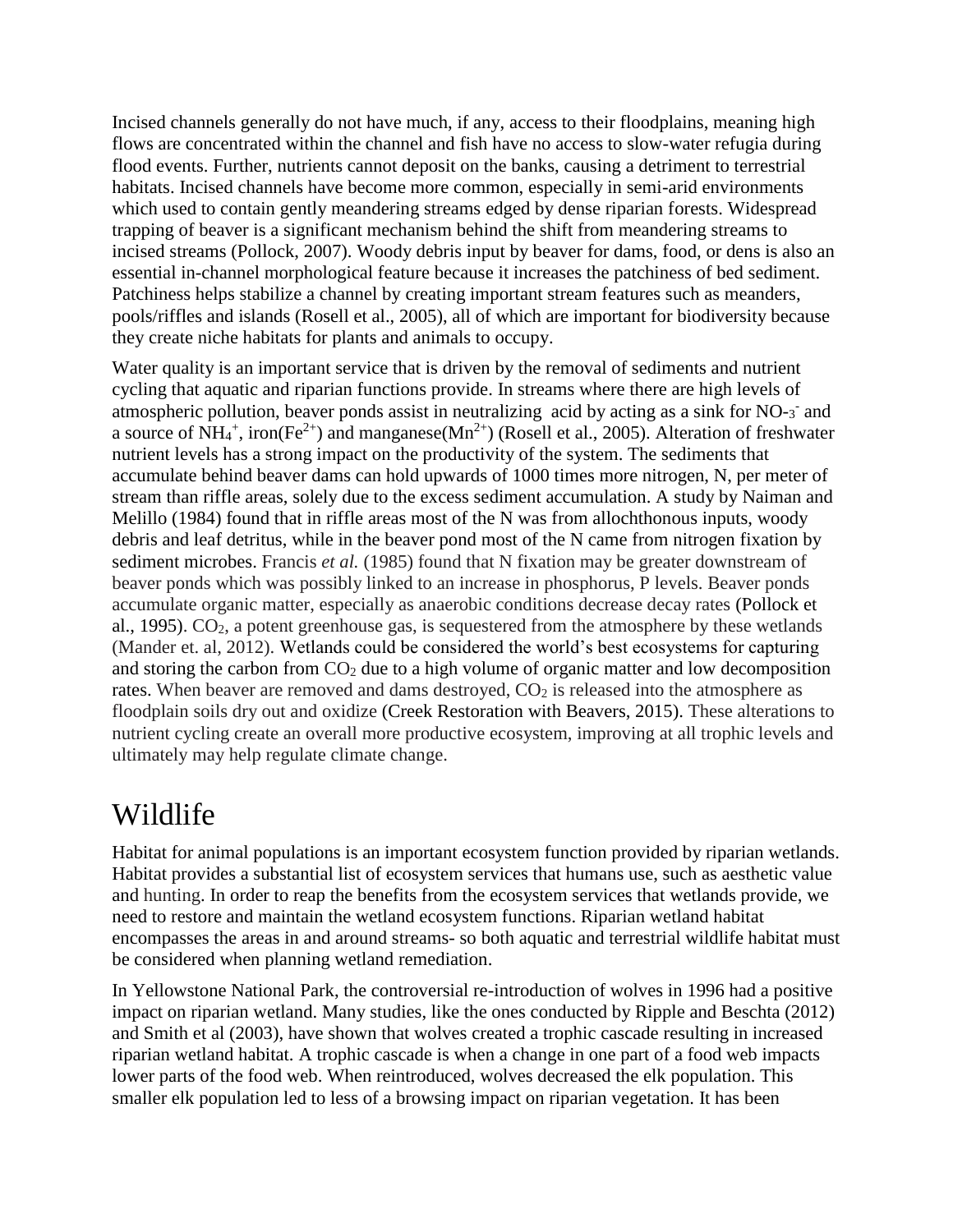observed that plant height increases were related to predation. Wolves not only improved the plant growth due to lowering the population of elk but also by changing the behavior of the elk. This improved plant growth was due to decreased browsing rates with increased predator risk (Ripple & Beschta, 2012), meaning plants in areas deemed a higher risk for elk predation were browsed less allowing the plants to grow (Ripple & Beschta, 2012). The vegetation, predominantly riparian trees such as willows, aspen, and cottonwoods, increased in height, stem diameter, canopy cover, as well as population size (Ripple & Beschta, 2012). These trees are important for birds, small mammals, beavers, and moose (Ripple & Beschta, 2012). Songbird richness has increased due to a more stable willow habitat in the Greater Yellowstone Area (Ripple & Beschta, 2012). Beaver populations have increased from one colony in 1996 to twelve in 2009 since their main food source, riparian trees, proliferated (Ripple & Beschta, 2012). The increase in beaver populations has led to more beaver ponds. These ponds are suitable habitat for amphibians, reptiles, and fish, therefore increasing populations of these animals. Browsing has also decreased for shrubs that produce berries. An increase in berry production means more food for other animals such as bears and birds (Ripple & Beschta, 2012). There is evidence showing that these changes are caused by wolf reintroduction as opposed to climate or other changes. This was concluded because the changes occurred in several woody species close to the time of wolf reintroduction (Ripple & Beschta, 2012).

Wildlife habitat is important for the ecosystem service of hunting. Conserving wildlife habitat increases biodiversity and richness. Wetlands provide migration, breeding, nesting, and feeding habitat for millions of waterfowl, shorebirds, songbirds, and other wildlife (LeGrange, 2004). Wetlands are unique in their density, diversity, and structure of vegetation. These factors along with the landforms found in riparian zones and wetlands provide the requirements for many wildlife species (Oakley et al., 1985). Hunters rely on these factors to have successful hunting. Increasing the habitat for an animal will increase the population of that specific animal. When the population of one animal flourishes, the populations of their predators also follow. With increases in population, the value of hunting as an ecosystem service increases.

Wetlands provide winter cover for game birds and ungulates (LeGrange, 2004). Vegetation that moderates temperature extremes is referred to as "thermal cover." This vegetation keeps temperatures cooler in the summer, but also keeps temperatures warmer in the winter (Oakley et al., 1985). When riparian wetlands are restored, thermal cover increases and improves the habitat for game. In many areas during winter, particularly in severe winters, riparian zones and wetlands may be the only areas where snow does not render the habitat unsuitable to large and medium-sized mammals and to some forest birds (Oakley et al., 1985).

Habitat is an important ecosystem function that provides services to humans including aesthetics and hunting. A healthy habitat provides a thriving animal population that can then be hunted. Many species that have significant economic importance, such as most of the furbearers, as well as elk and deer that provide meat, are products of riparian zones and wetlands (Oakley et al., 1985). Wolves were reintroduced to the Greater Yellowstone Ecosystem as a management decision, but the trophic cascade the wolves influenced, increased the riparian and aquatic habitat. Many animals in this habitat benefited such as beavers, birds, and bears. As a result, the ecosystem services provided to humans by this riparian and wetland system were enhanced.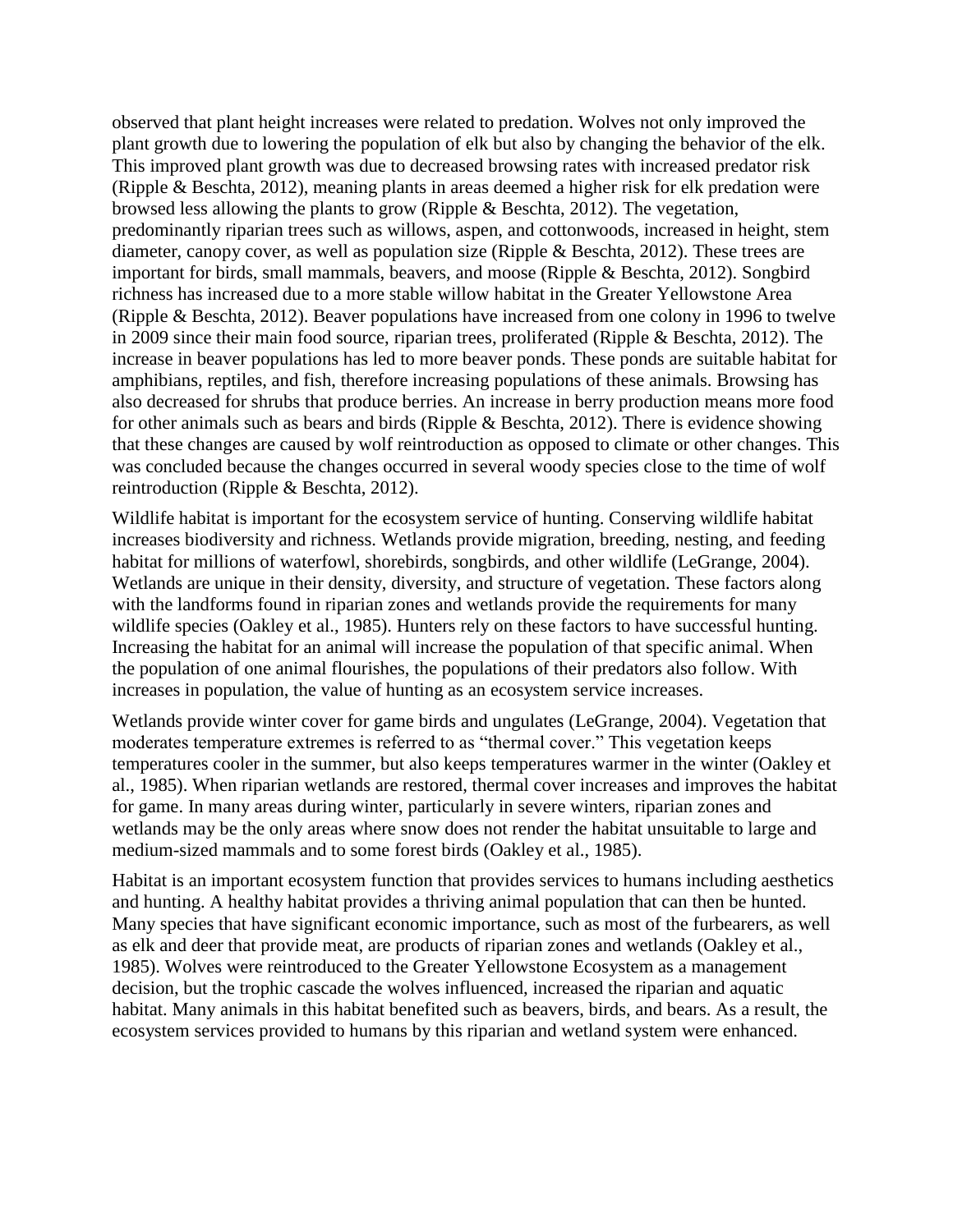# Productive Fisheries

Wetlands and estuarine habitats provide essential habitat for fishes and are of vital restoration importance to maintaining wild fish populations. These boundary zones between aquatic and terrestrial environments give fish species a safe place to spawn, lay eggs, and young fish to grow to maturity (Able, 2007). Unfortunately, with growth of human population much of this type of environment has been degraded and is in need of restoration.

Restoration success can be measured by changing plant communities, as well as fish and invertebrate abundance. In one particular study of wetland salt marsh restoration along Delaware Bay, in New England, restoration has shown measured success when compared to reference wetlands (Able, 2007). In this system, habitat loss occurred when natural salt marshes were removed. The natural salt marshes became separated from their tidal patterns of inundation and natural flow of water through the use of dikes and dams. The separation was done in an effort to create agricultural land for growing Salt Hay (*Spartina patens*) for its use as bed material and food for livestock. This form of agricultural production has occurred since colonial times as a valuable agricultural resource (Massie, 1998). As the urban areas grew, these salt marshes were also impacted by road construction, other agriculture, and urban sprawl. All of these changes remove the natural tidal flow of the wetlands, the habitat this creates, as well as the flood control and filtration capacities to the entire basin (Massie, 1998). These disturbances, as well as removal of the native grass species, *Spartina alterniflora*, occur across the salt marsh grass's range over nearly the entire coast of North America.

In the Able (2007) case study, two areas of traditional salt marsh were restored. The restoration was accomplished by removing the dikes that prevented tidal flow, and digging of new creeks into old agricultural land, to restore the tidal flow onto the floodplain and re-establish the native grass species and flow regime of the wetland (Able, 2007). This particular human effort allowed fish and wildlife to regain access to areas that were previously inaccessible except during brief periods of agriculturally induced flooding during the winter. Because of this change, 1,611 hectares of previously degraded habitat has been brought back into its natural tidal flow regime and plant community. This change has allowed for native fish species such as; *Fundulus heteroclitus, Menidia, Micropogonias undulates, Brevoortia tyrannus, Anchoa mitchilli*, and many other important fish species to return to the marshes for additional use as spawning and rearing habitat (Able, 2007). This additional habitat for young fish now provides the Delaware Bay ecosystem with significantly more fish to serve as food for larger fish, wildlife, and humans alike (Able, 2007).

This Delaware Bay Restoration project and other similar projects are taking place nationwide, and are vital to preserving ecosystem functions of productive fish populations. This ecosystem function provides humans with a suite of services that include valuable recreational and commercial fishing, and nutrient cycling and transport (Holmlund, 1999). Restoring and preserving natural wetlands for fish can best manage these services. Recreational and commercial fisheries can be measurable by the economic value they generate for their community. In Montana alone, commercial and recreational fisheries generate roughly \$343 million annually towards the GDP (Erickson, 2015). This service develops economic prosperity for the community around the fishery ecosystem, as well as provides a valuable food source that has existed for millennia (Fish and Wildlife, 2015). This service also benefits the wildlife, that depend on wetland ecosystem, as a valuable food source for Bald Eagles, Grizzly Bears, marine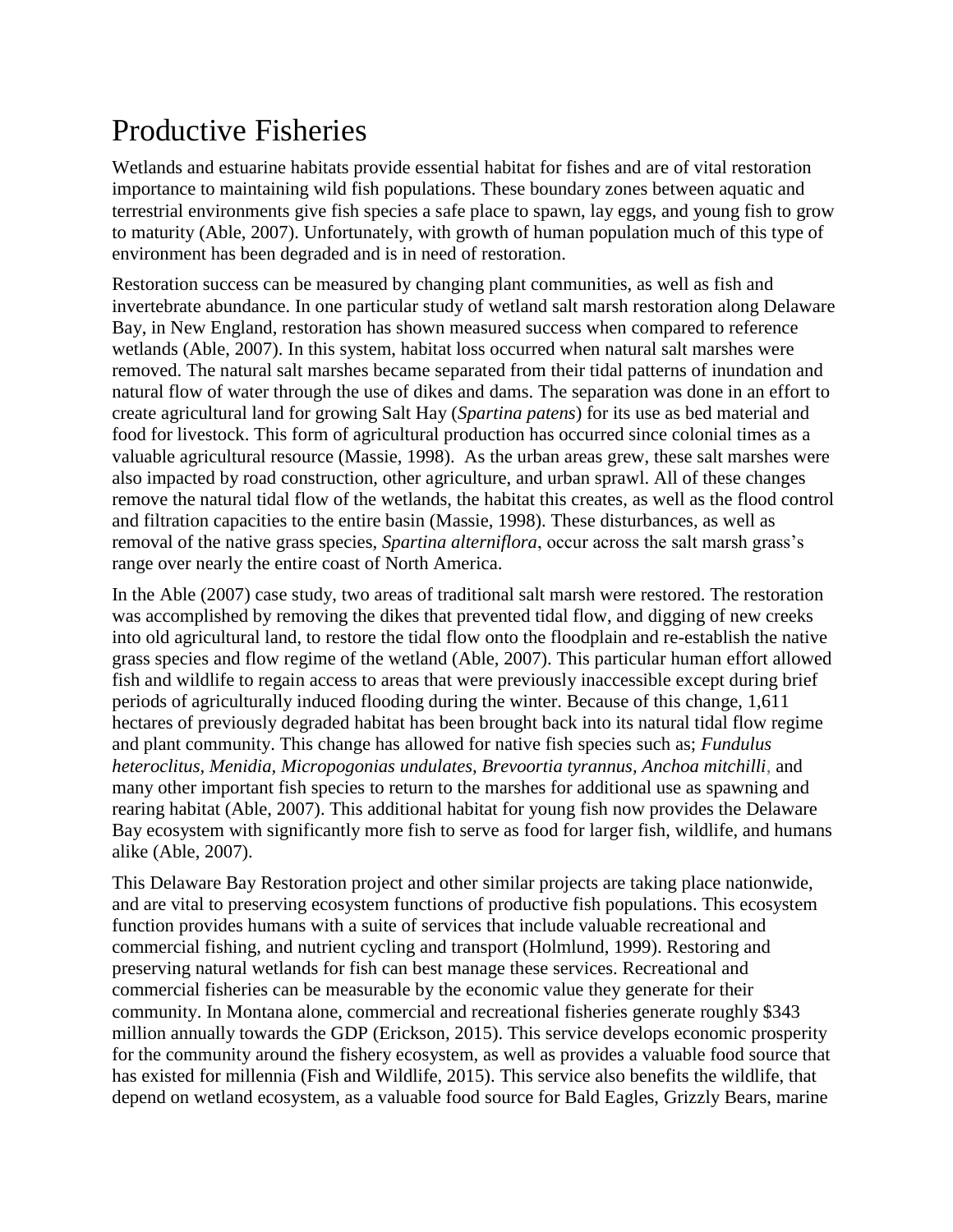mammals, and other wildlife. This benefit, further economically benefits the human community in the form of tourism dollars generated by wildlife viewing such as bird and whale watching among other wildlife (Erickson, 2015). This economic benefit is the most easily measurable service generated by a productive fishery and provides the most support for restoration as a means to economic prosperity of the region surrounding wetlands.

Healthy and productive fish populations also provide the ecosystem with functional nutrient cycling that would not be present without fish to accumulate and redistribute nutrients. This service comes in many forms, but the most prevalent is making nutrients available to the environment in the form of food web dynamics that result in consumption and excretion where nutrient rich fish and invertebrates are broken down into available Nitrogen and Phosphorus (Holmlund, 1999). This process takes nutrients previously locked up in the tissues of aquatic species and makes them available to plants, bacteria and invertebrates upon excretion. This dynamic process keeps trophic levels in contact from the top down, as predator fish control the variable levels of lower trophic level species, while also providing food and nutrient sources to these species (Holmlund, 1999). Some species of fish, specifically migratory and anadromous species, play a key role in transporting nutrients from oceans back to the streams and wetlands where they are born. These species, such as Salmon and Steelhead, return from the ocean to the streams and wetlands where they were born to spawn and eventually die, bringing with them nutrients previously lost to productivity downstream (Holmlund, 1999). This service plays a vital role to salmon streams along the Pacific Coast. In some studies, these marine derived nutrients found in returning adult Salmonids provide the stream with as much as 20-40 percent of the annual nitrogen and phosphorus inputs to the stream in the form of eggs and adult carcasses deposited in the stream after spawning occurs (Holmlund, 1999). These significant marine nutrient impacts have been found to supplement stream communities as many as 50 km downstream of spawning habitats, and as far as 1000 km from the ocean (Holmlund, 1999). This impact helps sustain the fish and invertebrate communities required to maintain healthy and productive fisheries. These and many other services provided by a self-sustaining fishery and healthy wetlands are irreplaceable, and justify our dedication to keeping services in mind in wetland restoration.

### Conclusion

With maintenance and preservation of aquatic and riparian systems, ecosystem services can be improved, therefore reducing costs and improving life for humans. These services can only be provided by certain functions of an ecosystem. With the recent memorandum, the valuing of ecosystem services will hopefully become clearer as agencies are forced find a cohesive definition and incorporate services into planned work. Restoration of the physical, biological, and chemical processes within aquatic and riparian systems can improve ecosystem services. In this paper, the three functions of wildlife habitat, water storage, and productive fisheries were looked over in detail. With the restoration of riparian habitat, species biodiversity can be improved. Riparian wetlands allow for the system to self-regulate, sometimes with the help of ecosystem engineers (i.e. beavers). This is done by altering stream hydrology, leading to reduced flood damages that can cost home owners and the government millions of dollars per year. The slowing of water facilitates positive changes in water chemistry and nutrient cycling as well, helping water quality and increasing biodiversity. These rich and diverse systems can increase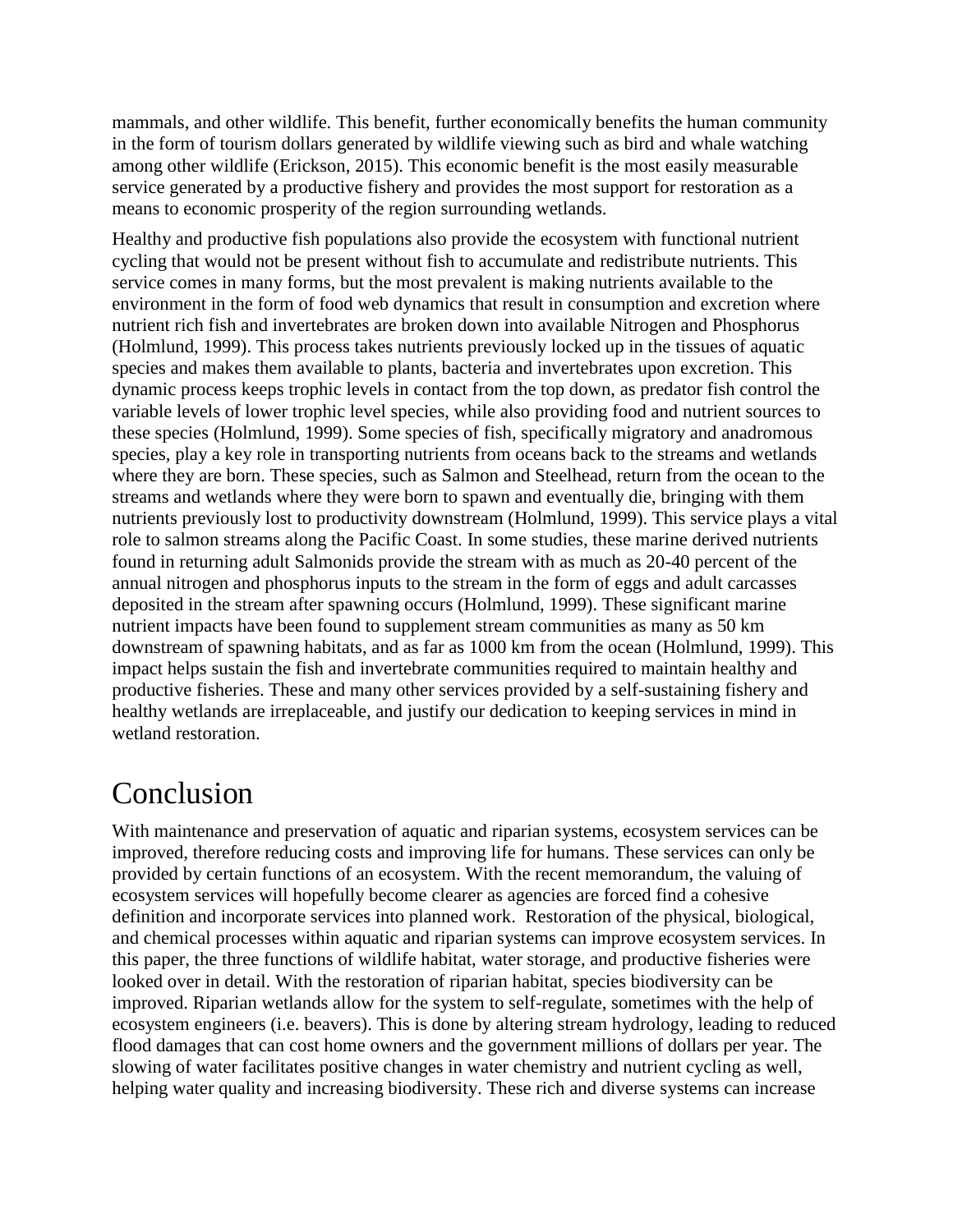aesthetic beauty that has a monetary value seen in the increase of property values as people want to be closer to improved areas. This network can also add to the availability and quality of game species that provide sport and income for many people. Productive fisheries are directly linked to the aquatic and riparian ecosystems that provide particular conditions for habitat and cover. These productive fisheries not only benefit the ecosystem through nutrient cycling but also the humans that depend on them for recreation, economic stability, and food. The maintenance and restoration of ecosystem functions and the associated services needs to be a priority, especially with a growing population in an ever-changing climate.

### **Functions and Services of Riverine Ecosystems** Wyatt Anthony, Chris Kubicki, Simon Fordyce, Emery Three Irons

On October 7, 2015, the White House issued a memorandum directing Federal agencies to incorporate considerations of ecosystem services into environmental planning and decision-making processes. The document defined ecosystem services as "the benefits that flow from nature to people." In other words, ecosystem services are the human benefits obtained from ecosystem functions, where ecosystem functions are defined as the biotic and abiotic processes occurring in an ecosystem. The memorandum stated that "characterization of ecosystem services may be accomplished through a range of qualitative and quantitative methods to identify…monetary and nonmonetary values for those services" (Whitehouse 2015).

Conservationists commonly attach monetary values to ecosystem functions based on the services they provide. The reframing of ecosystem functions as ecosystem services (henceforth 'the ecosystem services construct') promulgates the idea that ecosystems are worthy of conservation *because* they provide benefits to humans. During the Dust Bowl of the 1920s, U.S. Soil Conservation Service used this approach to reframe soil erosion as an economic problem, and in doing so the agency successfully persuaded farmers to adopt conservation-friendly practices. Despite success stories like this, some scholars are questioning the efficacy of the ecosystem services construct, concerned that the valuation of ecosystem functions based on human benefits (often economic benefits) does not adequately characterize the inherent value of ecosystems. For example, Peterson et al. (2010) warn that the ecosystem services construct amounts to Marxist commodification of ecosystem functions. The team argues that "just as it obscures the labor of human workers, commodification obscures the importance of the biota (ecosystem workers) and related abiotic factors that contribute to ecosystem functions." Similarly, Odum and Odum (2000) describe a need to valuate ecosystems more inclusively: "When human valuations do not measure the real contributions of natural ecosystems, as is currently the case, ecosystems are not protected." Furthermore, some ecosystem functions can be valuated very easily in terms of human benefits, and others cannot. Thus, there exists a need to measure "the real contributions" of ecosystems by means that do not rely on the ecosystem services construct. Put simply, we must value ecosystems for the sake of ecosystems, not for the sake of the services they provide.

Despite the potential shortcomings of the ecosystem services construct, federal agencies are now obliged to valuate ecosystem functions based on ecosystem services. It is therefore critical that policymakers understand these two terms and the subtleties between them. Here we provide a detailed discussion of ecosystem functions and services as they relate to riverine systems. Riverine systems can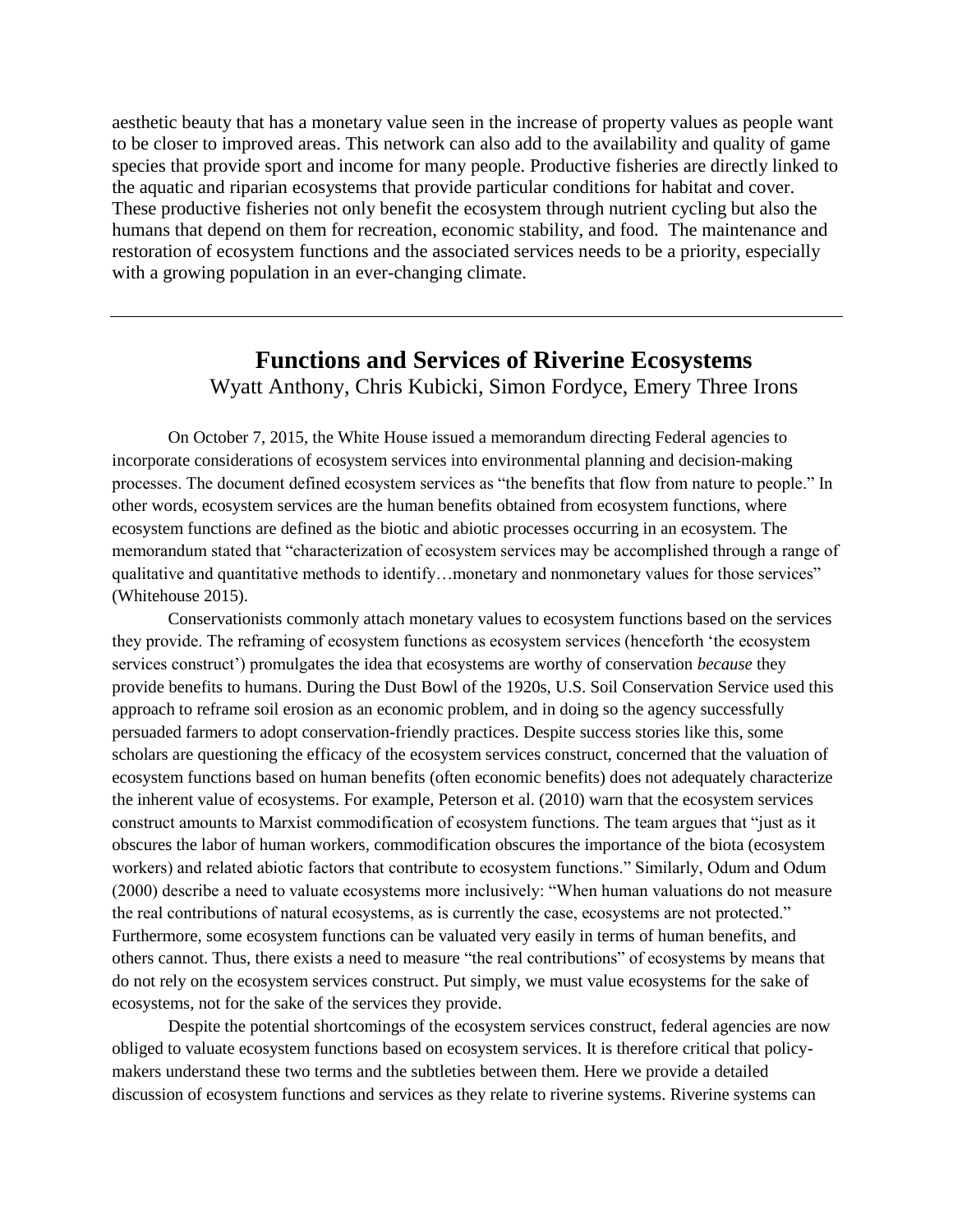provide many services to humans (e.g., natural purification of water, erosion control, habitat for fish and wildlife, recreation, etc.), but human activities often threaten these services. This paper outlines the ways in which timber harvesting, riparian zone degradation, and damming can threaten the ecosystem services and functions afforded by rivers. Authors aim to improve the reader's understanding of the ecosystem services construct.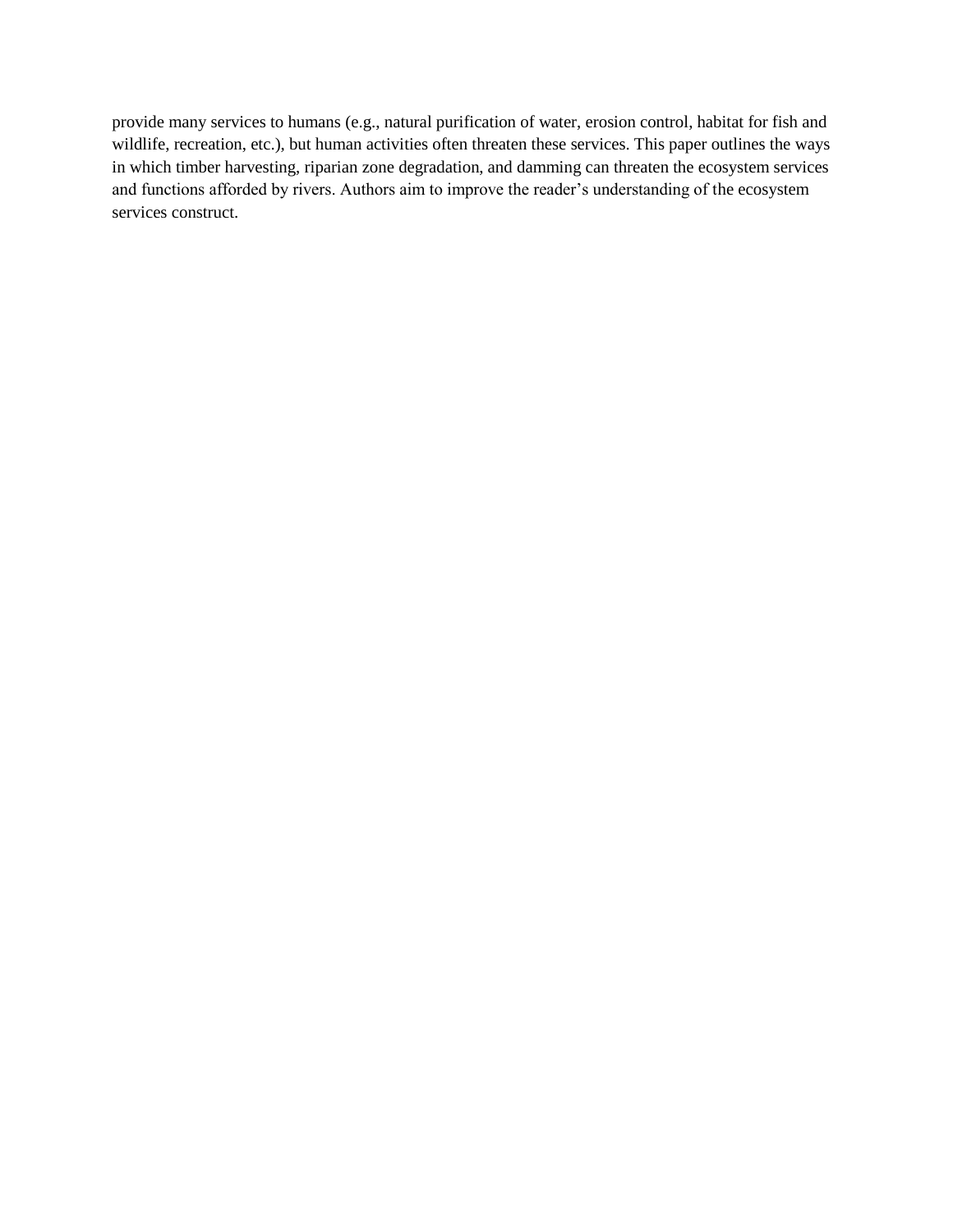#### **Timber Harvesting**

Timber harvesting can have a negative impact on water quality in a variety of ways. Irresponsible timber harvesting practices can have an immense impact on the structure of a watershed and when compounded by runoff and other natural processes, these alterations to the watershed can have a severe effect on water quality. Watershed degradation affects many aspect of water quality, such as increasing sediment load and nutrient concentrations. Logging has the ability to affect water quality in numerous ways. Practices associated with timber harvesting affects water quality by creating changes in nutrient concentrations, turbidity and sedimentation, and water temperature (Corbett et al. 1978). Although the effects from timber harvesting can be attenuated through best management practices, their effects still remain pervasive in watersheds managed for timber harvest.

Vegetation removal by logging can be attributed to changes in nutrient cycling in an ecosystem. With decreased plant cover, nutrients can be leached more rapidly, thus increasing nutrient concentrations that reach streams. Clear cutting exposes the soil to more sunlight, therefore raising the soil temperature and the decreased vegetation also results in a diminished uptake of water by plants. This increase in soil water content and temperature expedites the process by which organic matter is broken down, resulting in an increase in the rate of nutrient leaching and amount of nutrients leached (Corbett et al. 1978). Typical logging operations create only a slight change in the nutrient cycling rate, but extreme cases such as the Hubbard Brook experiment result in a significant increase in nutrient leaching (Corbett et al. 1978). This increase in nutrients can be seen in Figure 1, which shows a clear-cut site (Watershed 2) compared to an unlogged control site (Watershed 6) (Likens et al. 1970). This figure clearly shows how the removal of vegetation results in a significant increase in Nitrite. Notice the scale change on the y-axis.



**Figure 6. Graph from Likens et al. 1970 displaying an increase in Nitrite concentrations as a result of clear cutting**

These high concentrations of nutrients eventually end up in a waterway where resulting algal blooms create oxygen depletions, which often leads to large fish kills (MPCA 2008). This level of impact to ecosystem function will degrade ecosystem services important to humans, such as fish kills that are large enough to destroy the fishery in that area. Algal blooms result in lakes and streams that are generally aesthetically unpleasing as well as produce unpleasant smells. All of the alterations to the ecosystem affect how the ecosystem functions and consequently what services can be provided to humans.

Erosion is a big impact of logging which will increase the amount of sedimentation and turbidity in a stream. If logging operations are carried out effectively and in an environmentally minded way, the extent of erosion can be limited; however, erosion can never be completely avoided. The degree to which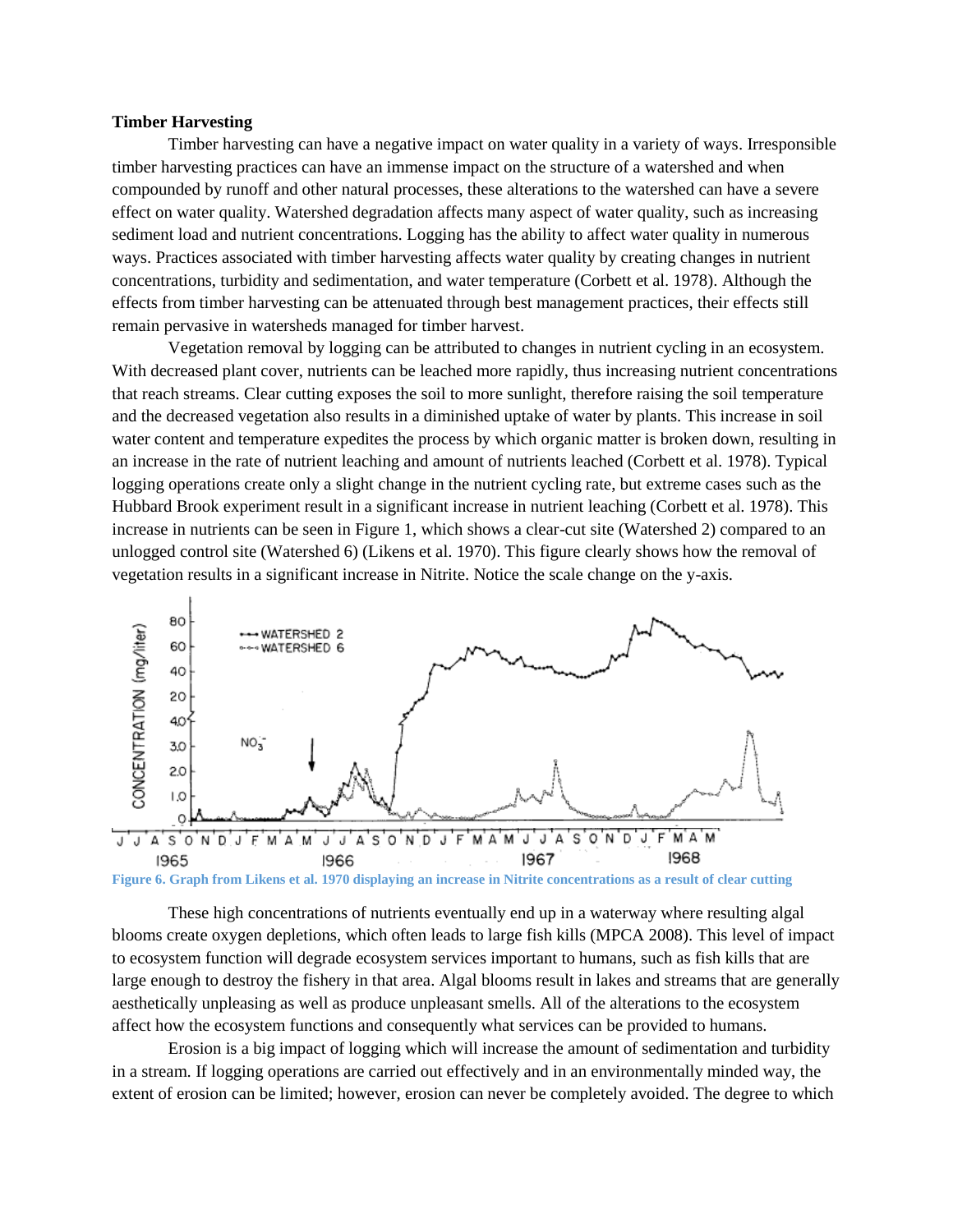erosion occurs can vary dramatically depending largely on variations in climate, topography, geology, and soils (Corbett et al. 1978). Clearly, the removal in vegetation will increase erosion by decreasing precipitation interception leading to a higher runoff coefficient (Lewis 1998). Higher volume of overland flow will mobilize more sediment down gradient to a stream. Once in the stream these eroded sediments create turbid water, which not only has an effect on the aesthetic appeal of the ecosystem, but also on the cost of water treatment and the integrity of fisheries. The increased sediment load means that water purification systems must work harder to purify the water, which comes at a cost. Turbid waters also have numerous effects on fish such as improper gill formation and the prevention of egg development (MPCA 2008). These effects along with others can have a significant effect on a fish population. Vegetation loss also results in a reduction of transpiration (Lewis 1998). Trees and other plants remove water from the soil for photosynthesis and some of this water is lost from their leaves or needles due to evaporation. When trees are removed from a watershed there is an increase in the amount of water leaving the ecosystem. The effect of decreased interception and transpiration from removing trees result in wetter soils and this along with the decreased root strength can lead to more unstable slopes (Lewis 1998).

The use of skidders and cutters in industrial logging practices creates unnatural drainage paths and soil compaction, both of which lead to an increase in erosion. Compact soils decrease pore space and changes the rate and amount of water that infiltrates the soil. Decreased water infiltration results in more runoff and greater stream turbidity. While logging practices such as felling, yarding, and skidding causes increased erosion and result in an increase in stream turbidity, these effects are negligible compared to the sediment production that is generated through road construction to aid in logging practices (Megahan and Kidd 1972). The study conducted by Megahan and Kidd in 1972, found that logging operations alone, excluding road use and construction, increased sediment mobility by a factor of 0.6 (60%). Roads on the other hand account for an increase of 750 times the natural rate of sediment transport. This increase in sedimentation leads to higher stream turbidity, which impacts the ecosystem services provided to humans. Sediments can become deposited on stream beds and fills the pore spaces between coarse fragments. This deposition of fine sediments results in a reduced macroinvertebrate habitat and reduced populations of these organisms. This reduction in macroinvertebrate population leads to degradation of a fishery as the food source for these fish is depleted. Increased turbidity also leads to an increase in cost of water purification before it can be used for human consumption. Services like aesthetics and recreation are also impaired by increased turbidity, therefore decreasing some of the services provided to humans.

An increase in water temperature can inhibit the in-stream ecosystem functions, which will then alter the ecosystem services provided to humans. For example, many salmonid species cannot survive under increased thermal stress. Increased water temperature means that the water can hold less dissolved oxygen making it harder for salmon to exist at this temperature, and this can then lead to a reduction in the service of providing food and recreation to humans. Logging increases stream temperature by exposing more of the water surface to direct solar radiation. Streams in natural, unlogged settings are surrounded by a forest canopy, which diffuses the solar radiation, reducing the solar heating of the stream (Corbett et al. 1978). Increases in water temperature affect the functions of the river ecosystem by changing the rate of nutrient cycling, reducing fish habitat, and impairing the health of poikilothermic stream organisms. These functions impact the services the stream provides to humans. It is possible to conduct timber harvesting operations that have little effect on stream temperature; however, unsustainable practices such as clear cutting can be a significant detriment to stream temperature. Extreme cases like the Hubbard Brook experiment (Burton and Likens 1973) where the watershed was clear cut and herbicides were applied to completely remove all plant growth. This caused stream temperatures to increase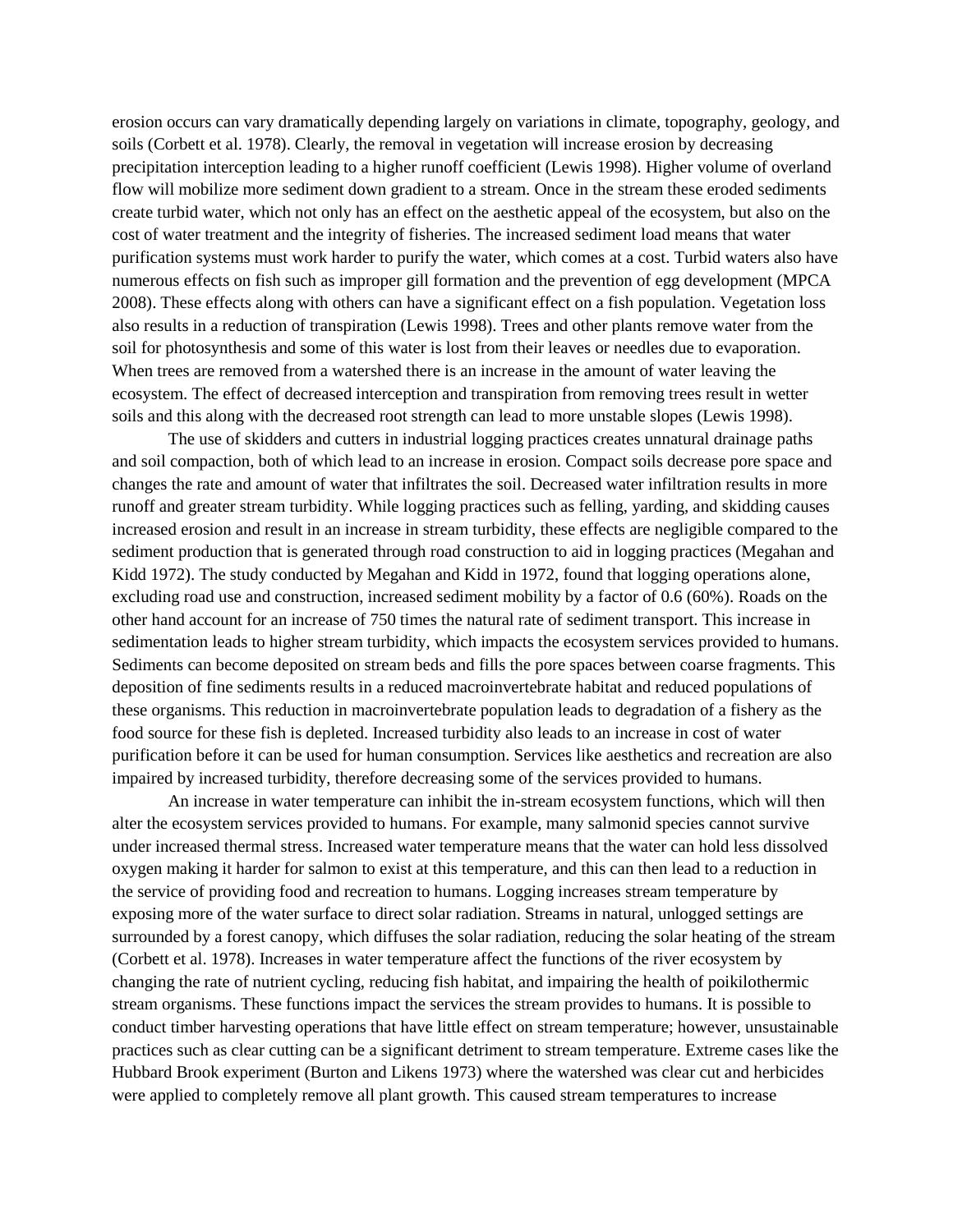drastically with an average stream temperature increase of 7.8°C in the clear-cut site on the first July after treatment (Burton and Likens 1973). Similar results were observed for a clear-cut study site in Oregon where a 7.8°C increase in the maximum annual stream temperature was recorded (Brown and Krygier 1970). The temperature changes observed in the two case studies would be sufficient in reducing the ability of many fish species to survive in that particular habitat.

The effects of logging on stream temperature can be mitigated by leaving buffer strips around streams. This maintains the natural canopy around the stream and prevents the water surface from receiving increased solar radiation. This buffer not only preserves water temperature, but many other aspects of water quality dependent on the riparian zone. The services the buffer strip provides to humans are aesthetic appeal created by the preservation of the riparian zone, bank stabilization, and moderation of stream temperature which supports native fish species.

#### **Riparian Buffers**

Much like the benefits provided by vegetative buffer strips left intact around streams during logging practices, riparian areas support numerous ecosystem functions that also result in the provision of services to humans. Riparian areas are the connection between waterways and surrounding land. These areas influence properties of water and the stream, including storage capacity, ground water, plant productivity, biodiversity, organic matter quality, pathways for chemicals, and protect streams from distribution of sediment and chemicals (Osborne and Kovacic 1993). Riparian areas are affected by a variety of conditions within an ecosystem such as sediment and nutrient loads that are transported by runoff during rain events. Riparian areas provide habitat for aquatic and terrestrial organisms. These areas also enhance aquifer recharge, biodiversity, and the ability to cycle nutrients within streams (Osborne and Kovacic 1993). Riparian areas also provide services such as: clean river systems, recreational use, bank stabilization, and flood mitigation. The focus of this section is to explain the use of riparian areas to serve as a buffer strip, which can be beneficial by limiting the input of nutrients to a stream system.



Riparian ecosystems can increase or reduce, alter or integrate a substance traveling through the system (Osborne and Kovacic 1993). Many processes are attributed to riparian areas, these processes include: storage capacity, aquifer recharge, primary and secondary productivity, organic matter quality and quantity, and biogeochemical pathways and rates. These ecosystem functions contribute to ecological

**Figure 7. Riparian zones effect on in nutrient concentrations**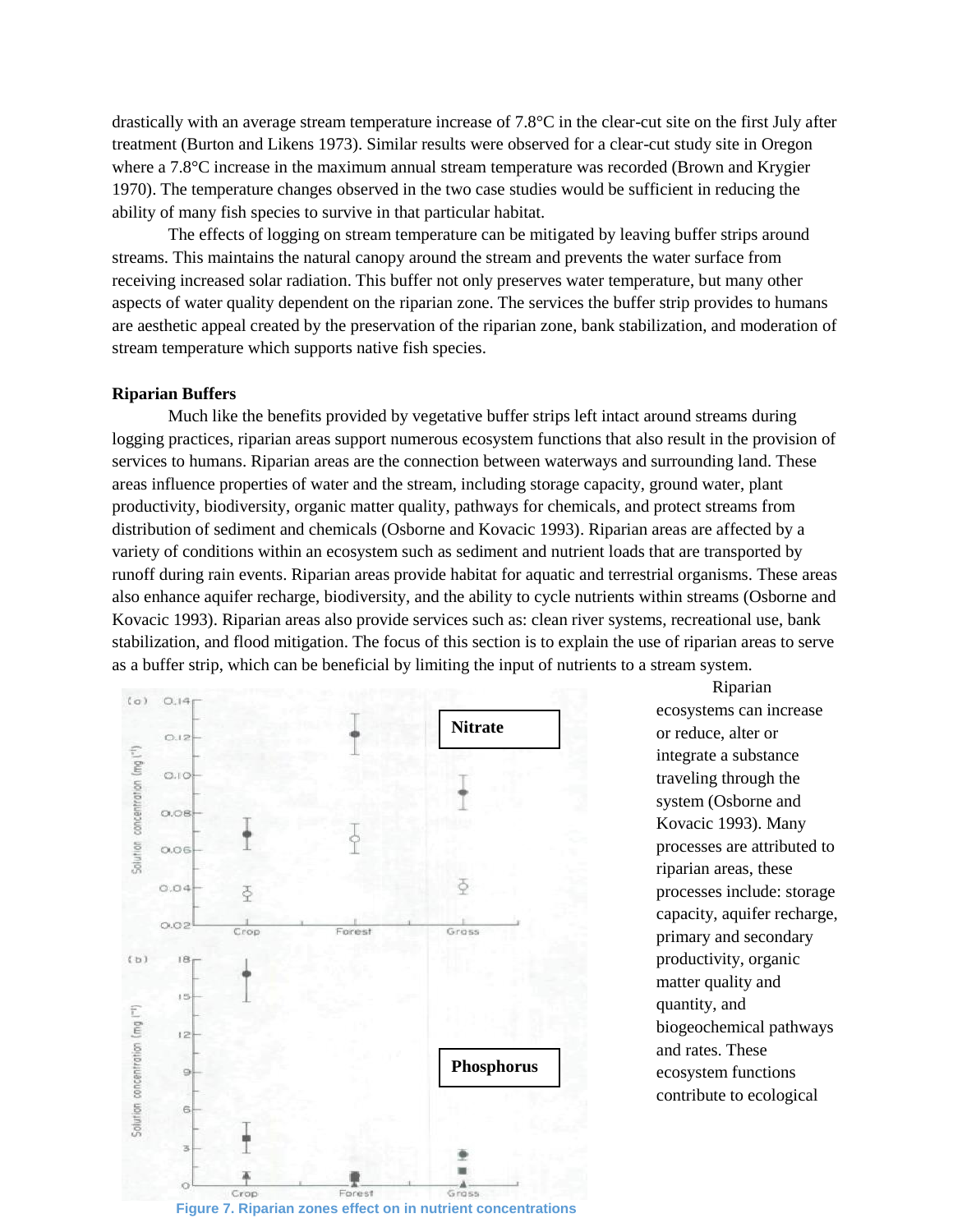services such as reducing sediment and nutrient loads that affect water quality (Osborne and Kovacic 1993). Sediment loads enter water ways through runoff accelerated by reduced vegetation, erosion and other factors like slope and particle size that affect water quality. Sediment loads can be reduced in streams by using narrow vegetated buffer strips which moderate nutrient and sediment loads (Osborne and Kovacic 1993).

The structure of riparian ecosystems increases soil stability and decreases the amount of nutrients being input to the stream. Buffer strips act in a similar manner to riparian vegetation. These buffer strips also preserve many of the ecosystem functions that a riparian area would. These riparian areas provide a service to humans through improving water quality by reducing sediment and nutrient inputs.

Agriculture practices also affect stream water quality. The use of fertilizers on crops has potential to runoff into streams after rain events. Riparian ecosystems help mitigate nutrients entering streams. A particular function of buffer strips is reducing nutrient load problems (Osborne and Kovacic 1993). In an experiment done by Osbourne and Kovacic they look at riparian buffer strips ability to remove nutrients. The study looked at the effects of multiple vegetation types on nitrogen and phosphorus concentrations in the water. The vegetation included two different species of hardwood trees and a perennial bunchgrass that were used for the buffer strip and the crops include corn and soybeans. The upland zone was planted with row crops of corn and soy bean. The tested riparian area consisted of three treatments to measure the effects of the buffer strips. First, a forest of cottonwood (*Populus deltoides*) in a 16m buffer strips and silver maple (*Acer saccharinum*) and a buffer strip of 39m of reed canary grass (*Phalaris arundinacea*) were in between the stream and row crops. Lysimeters and piezometers were used to measure nutrient movement after precipitation events.

The results indicated no difference in the concentration of nutrients in the upland crop area (Figure 2.). In the riparian zone, concentrations of dissolved and total phosphorus were higher in the forest than the crop and grass buffer strips. In the crop areas there was no difference between the riparian and upland of nitrate levels. The figure illustrates riparian forest is nitrate limited; however, the system is not phosphorus limited. This shows that the forested system is more efficient in removing nitrate than phosphorus. Both the grass and forest buffer strips reduce nitrate in shallow groundwater, but the forest is more efficient at reducing nutrient concentrations than grass on an annual scale. Overall the results revealed nitrate levels were not as concentrated indicating that removal of nitrate was significant in the riparian area and forested buffers were more capable in reducing nitrate, but not phosphorus (Osborne and Kovacic 1993). The results for the buffers effect on sediment loads is inconclusive; therefore, further research is recommended to determine long term effects of using vegetated buffer strips to reduce sediment loads entering streams. The reason being that experimental data indicate sediment loads actually increased over time (Osborne and Kovacic 1993).

Stream ecosystem functions are complex with entwined processes that involve many parts, from inputs of water and energy; vegetation and soil type each with a role altering the movement of water through the riparian area. Vegetated buffer strips help reduce nutrients entering streams; however, limitations using these methods include drainage areas of the agricultural land use, the presence of anaerobic conditions to denitrify and reduced nitrate concentrations, and constant care of forested and grass buffer strips to maintain efficiency.

#### **Dam Removal**

The use of dams to tame often unpredictable rivers has been used since ancient times originating in Mesopotamia and the Middle East (Fahlbusch 2009). Modern dams provide such services as electric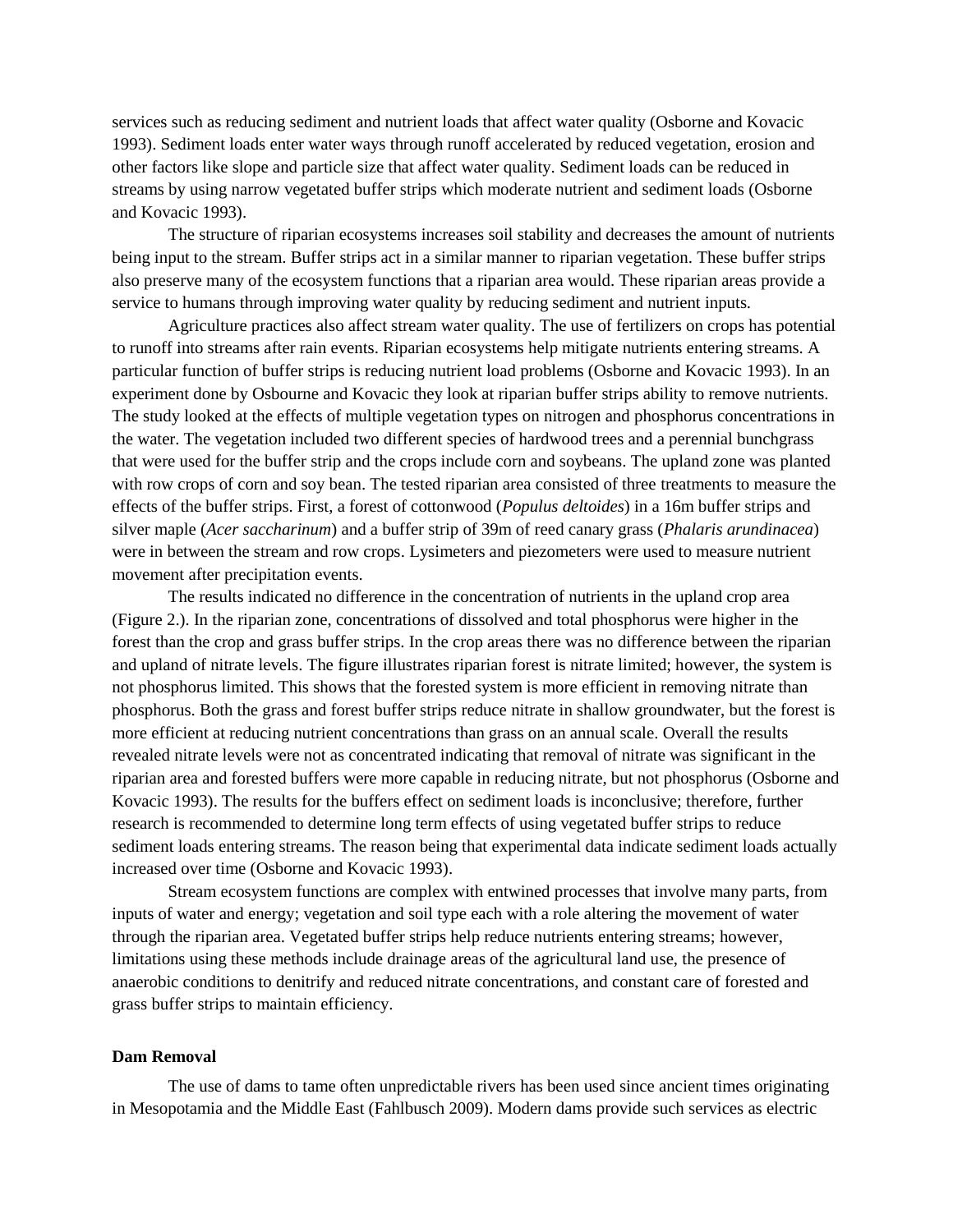power, water for irrigation, and drinking water (Brismar 2002). While providing many anthropogenic benefits, dams also negatively alter riparian ecosystems (Scudder 2012). For example, dams typically raise flood water levels (Maclin 1999), and disturb natural fisheries which can have major ecological and economic consequences (Raymond 1979). They also trap fine sediment, resulting in erosion of the stream bed and banks downstream of the dam. Moreover, most of the dams in the U.S. are no longer intact; Almost 85% of dams in the United States will no longer be operational by 2020 (Doyle 2003). As a result the removal of dams is a growing practice within ecological restoration. In this section, we will analyze how dams affect water quality and how dam removal typically enhances water quality. We will also look at other ecosystem services and functions enhanced by dam removal.

The Dead Lake Dam located on the Chipola River in Florida was removed in December of 1987, and the total cost of removal was \$32,000. This dam was originally put in place in 1960 by the Army Corps of Engineers to stabilize flows and prevent low flow events. The lake created by the dam showed significant increases in organic matter and signs of eutrophication, which are excessive nutrients within a body of water resulting in dense plant growth and a reduction of dissolved oxygen (Smitha 1999). 1987 the Dead Lake Dam was removed. The major ecological functions restored by this dam removal were increased species richness and an improvement of the water quality, along with fluctuations in water flow (Hill 1994). The ecological services provided from the increased species richness were an improved fishery, which benefited the surrounding community by providing more fish to eat and sell, along with attracting recreational fisherman to this area (Maclin 1999). The improvement of water quality provided the ecological service of increased fish habitat, cleaner drinking water, and improved aesthetics of the stream (Maclin 1999). However the Dead Lake Dam removal raised the original problem of less predictable flow fluctuations. Yet, the fluctuating water level actually increased the spawning ground for the fish populations and increased the dissolved oxygen content of the stream (Maclin 1999). This is a good example of how dam removal improves both water quality along with multiple other ecosystem services and functions (Maclin 1999). The next example will look at a dam removal site which the benefits are less clear.

Dams often collect fine silts and sand. Depending on the dam and how it is removed, the sediment can either be beneficial or harmful to the system. An example of sediment damaging a system is the Fort Edwards Dam removal located on the Hudson River in New York; upon removal 30,000 cubic yards of bedload materials were released downstream (Maclin 1999). This sediment released contained polychlorinated biphenyl contaminates along with raw sewage, which cost the state of New York thousands of dollars to remove (Maclin 1999). Navigation channels had to be closed during 1974 along the stretch of river below Fort Edwards dam (Maclin 1999). While the majority of the built-up sediment typically flushes out of most systems within a matter of days, the effects of sediments being released from Fort Edwards Dam is estimated to last up to 80 years (Simons 1991). The Elwha dam removal (which will be discussed extensively later in this section) released more than 34 million cubic yards of sediment, but had a completely different effect than the Fort Edwards Dam removal. The sediment released from the Elwha improved fish habitat and built beaches along the river, the species *Thaleichthys Pacificus* (a small bait fish) returned to the area after a 70 year absence (United States. National Park Service. "Elwha River Restoration"). Slowly drawing down the water level behind the dam, using screens to trap sediments, and dredging of the reservoir are all options that can also be used to mitigate the effects of excessive stream sediment (American Society of Engineers 1997). Having a thorough understanding of the role sediment plays in a particular river is essential to a successful dam removal.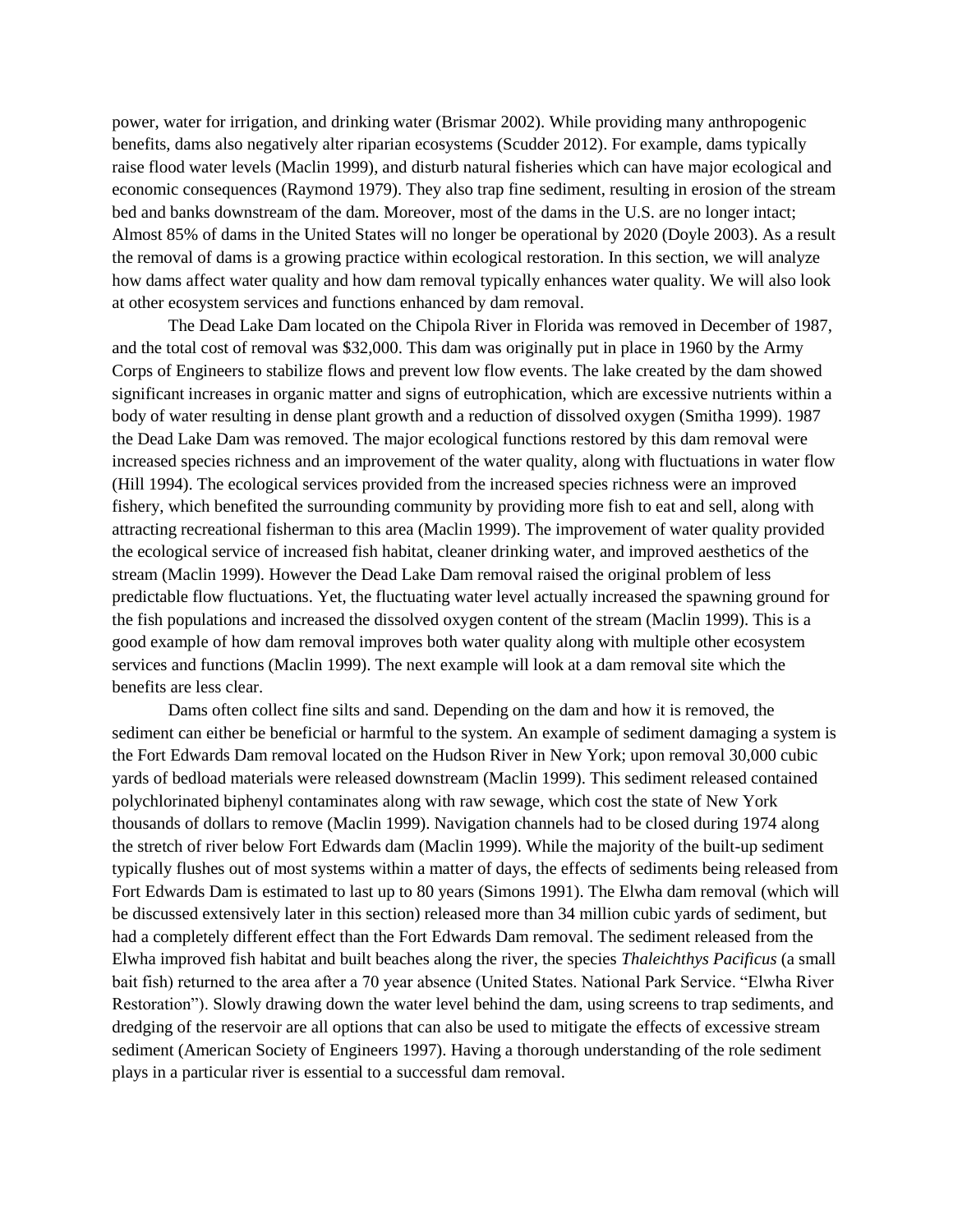There have also been times were removing a dam has actually decreased the biodiversity of the ecosystem; such was the case in the removal of the Fulton Dam on the Yahara River, Wisconsin. Wet meadow grasses replaced *Typha* (Cattails) and *Cyperaceae* (Sedge), as a result the duck and muskrat populations, who relied on cattails for habitat, decreased (American Society of Engineers 1997). With proper foresight and knowledge of the river this issue could have been avoided.

Cultural value is a service provided by dams not typically thought of. Hoover Dam is an example of a large dam that has gained cultural significance and as a result is now a major tourist destination with 7 million visitors annually (United States. National Park Service "Hoover Dam"). The Hoover Dam provides hydroelectric power and drinking water to major cities in the southwestern US. Ecologically, the impacts of this dam have been devastating; specifically to the ecological functions of the Colorado River. The major ecological functions affected are habitat for fish and vegetation, species richness, species diversity, reduction of natural flooding, and changes in salinity of the water downstream of the dam (Glenn 1996). Though the dam is detrimental to many river functions, removing the dam would decrease engineered services; the southwest would lose a large supply of their drinking water, Nevada would lose tourists, and the popular recreation area created by Hoover Dam (Lake Meade) would disappear. While not ideal, it seems the Hoover Dam's benefit to society outweighs its ecological impacts. This is an exception to most dam removal situations.

A general theme throughout these case studies is that there is great variation between different dams, with a different solution for each project. The ecological functions of a river take a long time to be restored when a large dam is removed and isn't initially cost effective. For smaller dams the exact opposite is true, removing the dam is often more cost effective and more effective at restoring ecological function (Doyle 2003). Scientists are discussing the creation of a classification system of dams to assist with assessing a dam's ecological and cultural value (Poff 2002). There is also a clear link between dam creation and policy, but less so for dam removal is lacking partially due to the absence of critical science needed to create these policies (Doyle 2003).

The most recent dam removed is of the Elwha Dam in Washington State. The Elwha dams were constructed in 1910 in Calallam County, Washington with the intention of being used for hydroelectric power. The dams created a barrier for anadromous salmon preventing them from reaching 130 km of habitat within Olympic National Park (Brenkman 2008). The dam also deprived the lower stretch of river from sediments resulting in erosion of the stream bed (Figure 3.). The ponding created by the dams created two lakes, Lake Aldwell and Lake Mills, which resulted in warmer water behind the dam. The increase in water temperature affected the salmonid habitat and increased parasite populations (Miller 2011). This research along with the Elwha River Ecosystem and Fisheries Restoration Act enacted in 1992 helped drive this dam removal effort. There was also a large amount of public support from the Lower Elwha Klallam Tribe (Duda 2008). Prior to removal there were concerns that the 18 million  $m<sup>3</sup>$  of sediment being stored by the dam would damage the anadromous salmon below (Brenkman et al. 2008). The issue of sediment deposition was addressed using a procedure for slowly drawing down the lakes so that not all of the sediment would be released at once. Upon removal it appears that the stream was able to remove and store the appropriate amount of sediment without harming the anadromous salmon (East 2015; Frick 2014). Overall the Elwha dam removal increased the ecological functions of greater species richness and water quality, which increased the ecological services of aesthetic appeal and recreational fishing. Monitoring still needs to be done to ensure the salmon make a full return.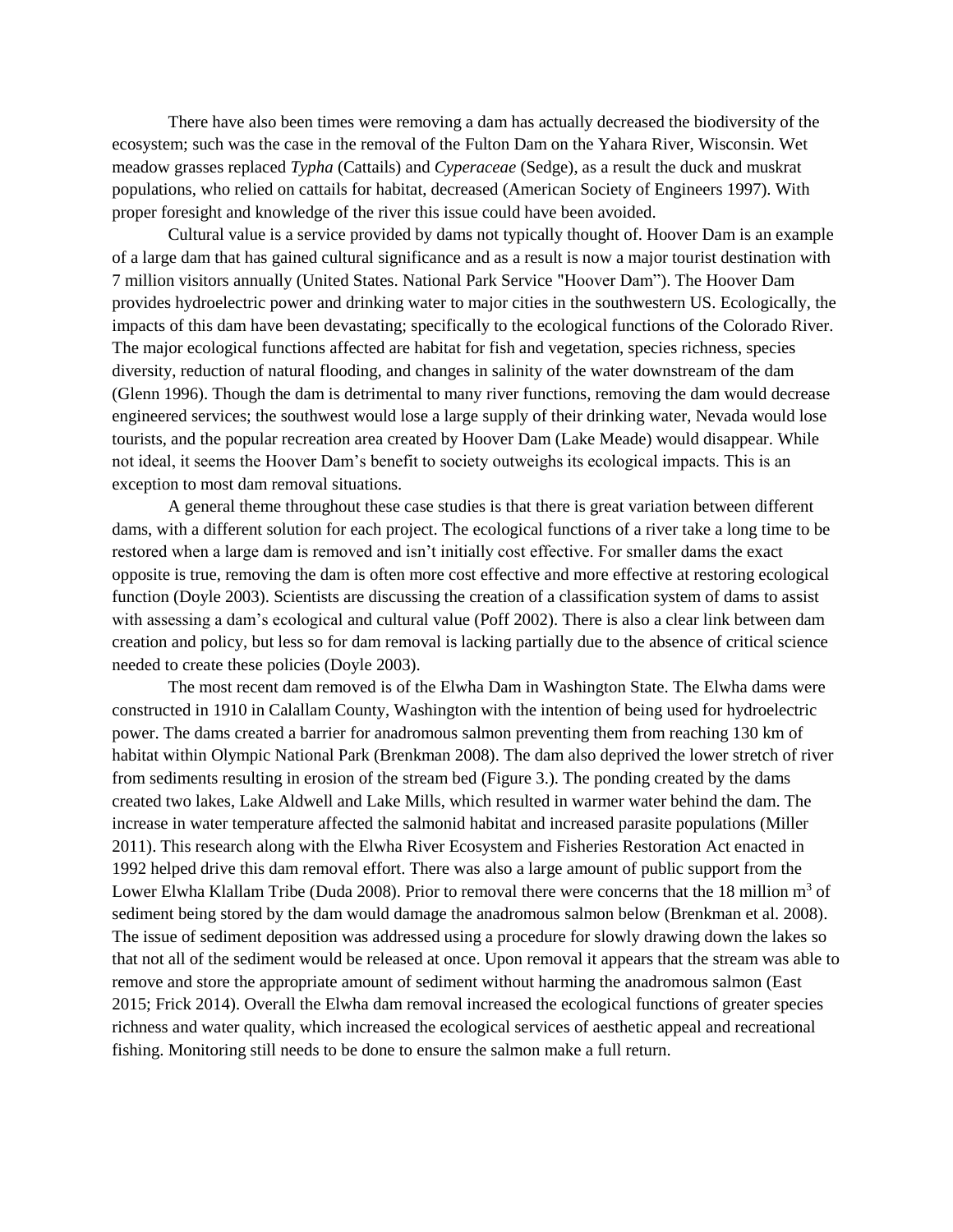

**Figure 8. Map of the Elwha River showing Elwha and Glines Canyon Dam (Brenkman et al. 2008)**

Though there are possible negative ecological impacts associated with dam removal there is a large body of work showing that dam removal typically increases sediment transport, decreases massive floods, increases native fish populations and improves water quality. Typically, these benefits outweigh the drawbacks of dam removal. A thorough understanding of the history of a river, its ecology, its physical components, and it cultural role all play very important parts in determining whether or not dam removal is appropriate. Looking at these variables and determining their ecological functions and ecological services can help make this decision easier. Hopefully scientists and policy-makers work together to ensure our rivers provide the functions and services needed the most.

#### **Conclusion**

The terms *ecosystem functions* and *ecosystem services* are often used interchangeably among scientists and policy-makers alike. The purpose of this document was to minimize confusion surrounding the two terms and to delineate the subtleties that set them apart. We discussed a variety of riverine functions and services threatened by timber harvesting, riparian zone degradation, and damming. It is the authors' hope that readers come away with an improved understanding of functions and services as they relate to human disturbances such as these. Because federal agencies are now obliged to incorporate considerations of ecosystem services into environmental planning and decision-making processes (Whitehouse 2015), it is of utmost importance that scientists and policy-makers have a firm grasp on the nuances of the ecosystem services construct.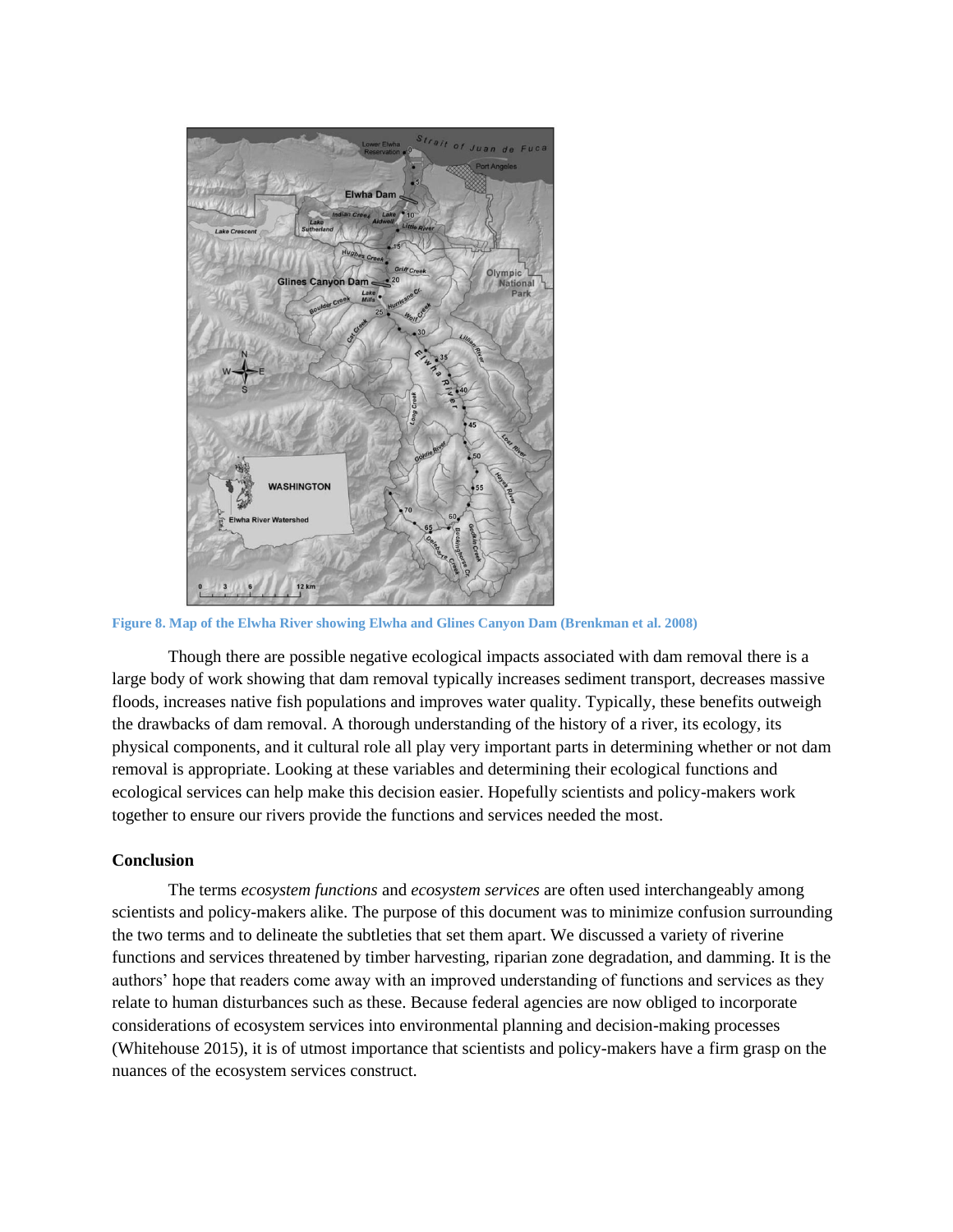### References

- Able, K.W. 2007. Long Term responses of fishes and other fauna to restoration of former salt hay farms: multiple measures of restoration success. *Reviews in fish Biology and Fisheries*.
- About Beavers. Beavers: Wetlands & Wildlife. 2015. http://www.beaversww.org/beavers-andwetlands/about-beavers/.
- Altieri, M. A. (1999). The ecological role of biodiversity in agroecosystems. *Agriculture, Ecosystems and Environment*, *74*, 19–31.
- American Society of Civil Engineers, Task Committee on Guidelines for Retirement of Dams and Hydroelectric Facilities of the Hydropower Committee of the Energy Division. 1997.Guidelines for Retirement of Dams and Hydroelectric Facilities. American Society of Civil Engineers, New York, New York, 243 pp.
- Bednarek, Angela T. "Undamming rivers: a review of the ecological impacts of dam removal." *Environmental management* 27.6 (2001): 803-814.
- Brenkman, Samuel J., et al. "Predicting recolonization patterns and interactions between potamodromous and anadromous salmonids in response to dam removal in the Elwha River, Washington State, USA." *Northwest Science*82.sp1 (2008): 91-106.
- Bretagnolle, V., and Gaba, S. (2015). "Weeds for bees? A review." *Agronomy for Sustainable Development.* 35, 891-909.
- Brismar, Anna. "River systems as providers of goods and services: a basis for comparing desired and undesired effects of large dam projects." *Environmental Management* 29.5 (2002): 598-609.
- Brown, G. W., & Krygier, J. T. (1970). Effects of Clear-Cutting on Stream Temperature. *Water Resources Research*, *6*(4), 1133–1139.<http://doi.org/10.1029/WR006i004p01133> http://www.pca.state.mn.us/index.php/view-document.html?gid=7854
- Burton, T. M., & Likens, G. E. The Effect of Strip-Cutting on Stream Temperatures in the Hubbard Brook Experimental Forest, New Hampshire. *BioScience (1973)*, *23*(7), 433–435. http://doi.org/10.2307/1296545
- Chambers, R., & Ghildyal, B. P. (1985). Agricultural Research for Resource-Poor Farmers: The Farmer-First-and-Last Model. *Agricultural Administration*, *20*, 1–30.
- Corbett, E. S., Lynch, J. A., & Sopper, W. E. (1978). Timber Harvesting Practices and Water Quality in the Eastern United States. *Journal of Forestry (1978)*, *76*(8), 484–488.
- Correll, D.L., T.E. Jordan, and D.E. Weller. 2000. Beaver Pond Biogeochemical Effects in the Maryland Coastal Plain. *Biogeochemistry* 49: 217–239.
- Costanza, Robert, Ralph d'Arge, Rudolf de Groot, et al. 1997. The Value of the World's Ecosystem Services and Natural Capital. Nature 387(6630): 253–260.
- Creek Restoration with Beavers. 2015. Elder Creek Center for the Land. http://www.eldercreek.org/beaver-restoration/.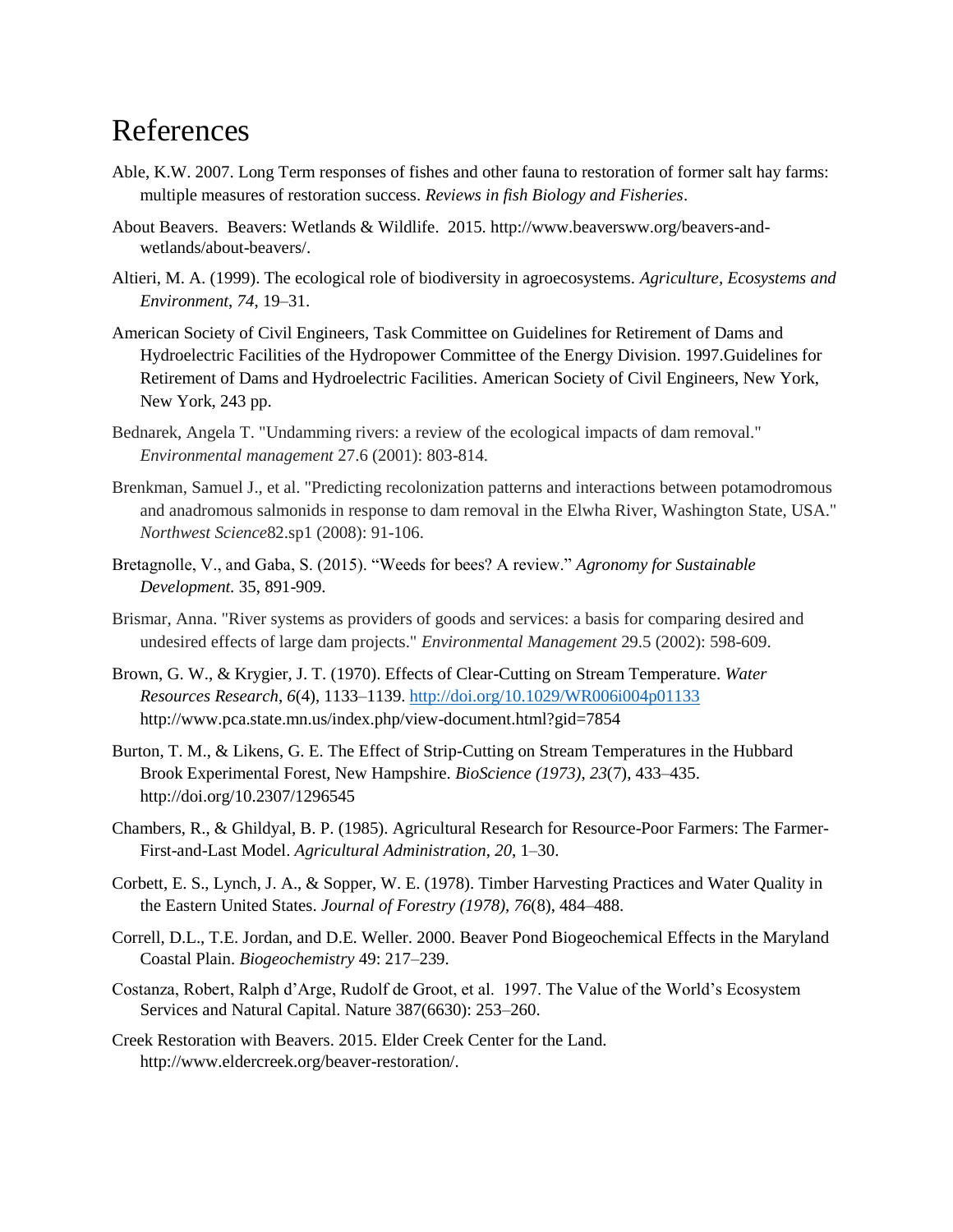- Cushman, Robert M. "Review of ecological effects of rapidly varying flows downstream from hydroelectric facilities." *North American journal of fisheries Management* 5.3A (1985): 330-339.
- Dodds, Walter, and Whiles, Matt. 2010. Hydrology and Physiography of Wetland Habitats. *In* Freshwater Ecology- Concepts and Environmental Applications of Limnology. 2nd edition Pp. 83–105.
- Doyle, Martin W., et al. "Dam removal in the United States: emerging needs for science and policy." *Eos, Transactions American Geophysical Union* 84.4 (2003): 29-33.
- Doyle, Martin W., Jon M. Harbor, and Emily H. Stanley. "Toward policies and decision-making for dam removal." *Environmental Management* 31.4 (2003): 0453-0465.
- Duda, Jeffrey J., Jerry E. Freilich, and Edward G. Schreiner. "Baseline studies in the Elwha River ecosystem prior to dam removal: introduction to the special issue." *Northwest Science* 82.sp1 (2008): 1-12.
- East, Amy E., et al. "Large-scale dam removal on the Elwha River, Washington, USA: River channel and floodplain geomorphic change. "*Geomorphology* 228 (2015): 765-786.
- ECHO (2015). ECHO network. Retrieved from echonet.org
- Ehrlich, P.R., Ehrlich, A.H. (1981). Extinction: the causes and consequences of the disappearance of species. Random House, New York. Cited in Gómez-Baggethun, E., De Groot, R., Lomas, P. L., & Montes, C. (2010). The history of ecosystem services in economic theory and practice: from early notions to markets and payment schemes. *Ecological Economics*, *69*(6), 1209-1218.
- Ellis, J. D., Evans J., and Pettis, J. (2015). Colony Losses, Managed Colony Population Decline, and Colony Collapse Disorder in the United States." *Taylor & Francis Online*. *Journal of Apicultural Research.*
- Erickson, D. 2015. Fishing guide: Montana's outdoor recreation industry threatened by climate change. *Ravalli Republic*.
- Fahlbusch, Henning. "Early dams." *Proceedings of the ICE-Engineering History and Heritage* 162.1 (2009): 13-18.
- Fish and Wildlife. 2015. Northwest Power and Conservation Council. nwcouncil.org.
- Francis, M.M., Naiman, R.J., and Melillo, J.M. 1985. Nitrogen Fixation in Subarctic Streams Influenced by Beaver. *Hydrobiologia* 121: 193–202.
- Frick, Kinsey, et al. "Movement of transplanted adult salmonids in previously inaccessible habitat in the Elwha River." (2014).
- Fuller, M. E., Scow, K. M., Lau, S., and Ferris, H. (1997) Trichloroethylene (TCE) and toluene effects on the structure and function of the soil community. *Soil Biology and Biochemistry* 29.1: 75-89.
- Galatowitsch, S. (2012). *Ecological restoration*. Sunderland, Mass. Sinauer Associates.
- Glenn, Edward P., et al. "Effects of water management on the wetlands of the Colorado River Delta, Mexico." *Conservation Biology* (1996): 1175-1186.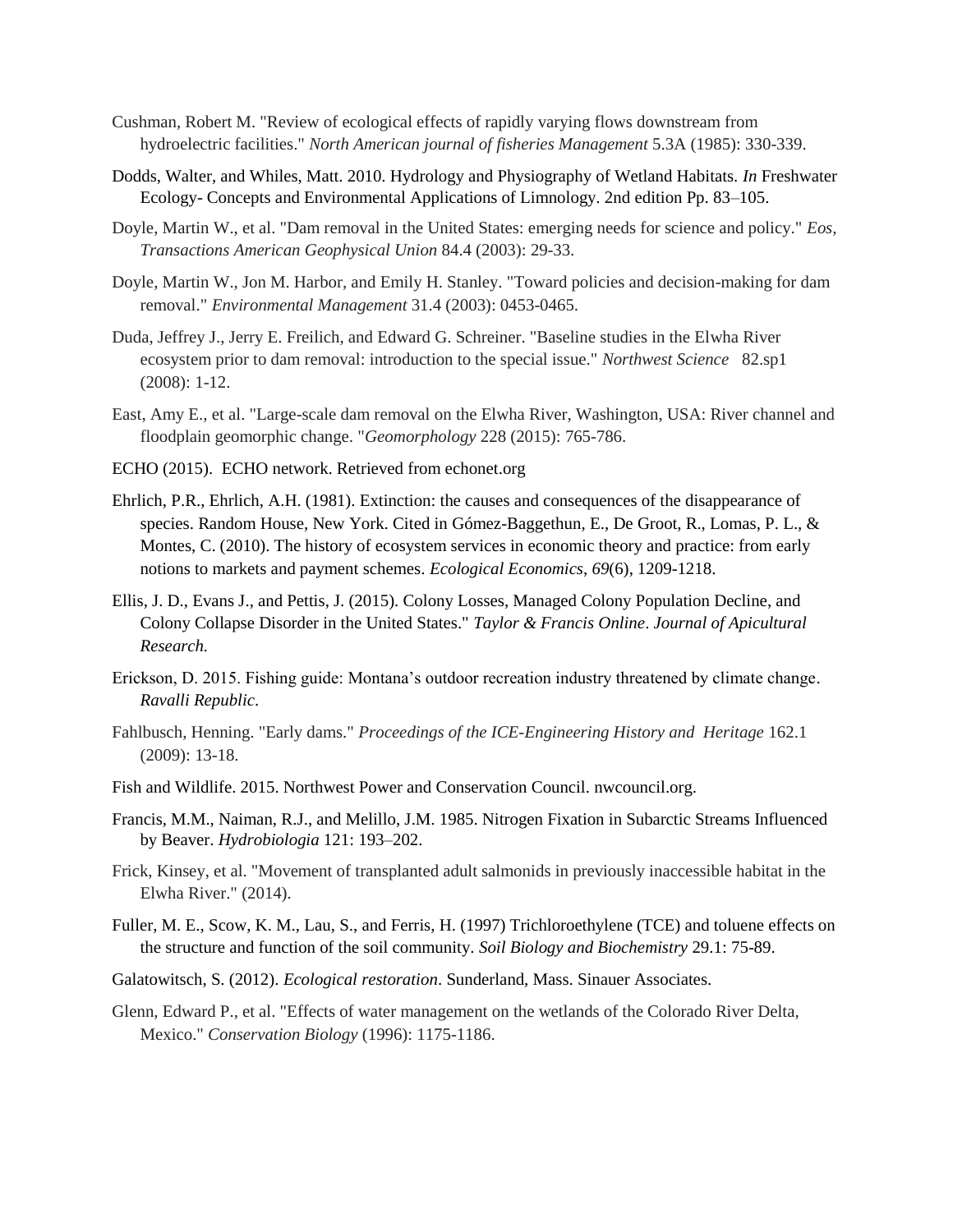- Gómez-Baggethun, E., de Groot, R., Lomas, P. L., & Montes, C. (2010). The history of ecosystem services in economic theory and practice: From early notions to markets and payment schemes. *Ecological Economics*, *69*, 1209–1918.
- Gurevitch, J. and Scheiner, S. (2002). Ecosystem processes. In *The ecology of plants* (pp. 327-351). Sunderland, Mass.: Sinauer Associates.
- Hemenway, Toby. 2001. Learning from the Ecological Engineers: Watershed Wisdom of the Beaver. *Permaculture Activist*. http://www.permacultureactivist.net/articles/Beavers.htm
- Hill, Michael J., Eric A. Long, and Scott Hardin. "Effects of dam removal on Dead Lake, Chipola River, Florida." *Proceedings of the Annual Conference Southeastern Association of Fish and Wildlife Agencies*. Vol. 48. 1994.
- Holmlund, CM. 1999. Ecosystem services generated by fish populations*. Ecological Economics*. 29, 253- 268.
- Laconi, S., Molle, G., Cabiddu, A., and Pompei R. (2007). Bioremediation of olive oil mill wastewater and production of microbial biomass. *Biodegradation* 18.5: 559-566.
- LeGrange, Ted. 1997. Guide to Nebraska's wetlands and their conservation needs. Lincoln, NE, USA: Nebraska Game and Parks Commission.
- Lewandowski, I., Schmidt, U., Londo, M., & Faaij, A. (2006). The economic value of the phytoremediation function – Assessed by the example of cadmium remediation by willow (Salix ssp). *Agricultural Systems, 89*(1), 68-89.
- Lewis, Jack. 1998. Evaluating the Impacts of Logging Activities on Erosion and Suspended Sediment Transport in the Caspar Creek Watersheds. United States Department of Agriculture. GTR-168-Web. (n.d.). Retrieved October 28, 2015, from http://www.fs.fed.us/psw/publications/documents/gtr-168/07-lewis.html
- Likens, G. E., Bormann, F. H., Johnson, N. M., Fisher, D. W., & Pierce, R. S. (1970). Effects of Forest Cutting and Herbicide Treatment on Nutrient Budgets in the Hubbard Brook Watershed-Ecosystem. *Ecological Monographs*, *40*(1), 23–47. http://doi.org/10.2307/1942440
- Lorestani B., Cheraghi, M. & Yousefi, N. (2012) The Potential of Phytoremediation Using Hyperaccumulator Plants: A Case Study at a Lead-Zinc Mine Site. *International Journal of Phytoremediation.* 14:8, 786-795.
- Maclin, E., and M. Sicchio. "Dam removal success stories, restoring rivers through selective removal of dams that don't make sense. American Rivers. "*Friends of the Earth, Trout Unlimited* (1999): 111.
- Massie, F. 1998. Salt Hay Grass. The Uncommon Guide to Common Life on Narragansett Bay. Save The Bay. http://www.edc.uri.edu/restoration/html/gallery/plants/salt.htm.
- Matson, P. A., Parton, W. J., Power, A. G., & Swift, M. J. (1997). Agricultural Intensification and Ecosystem Properties. *Science*, *277*, 504–509.
- Megahan, W. F., & Kidd, W. J. (1972). Effects of Logging and Logging Roads on Erosion and Sediment Deposition from Steep Terrain. *Journal of Forestry*, *70*(3), 136–141.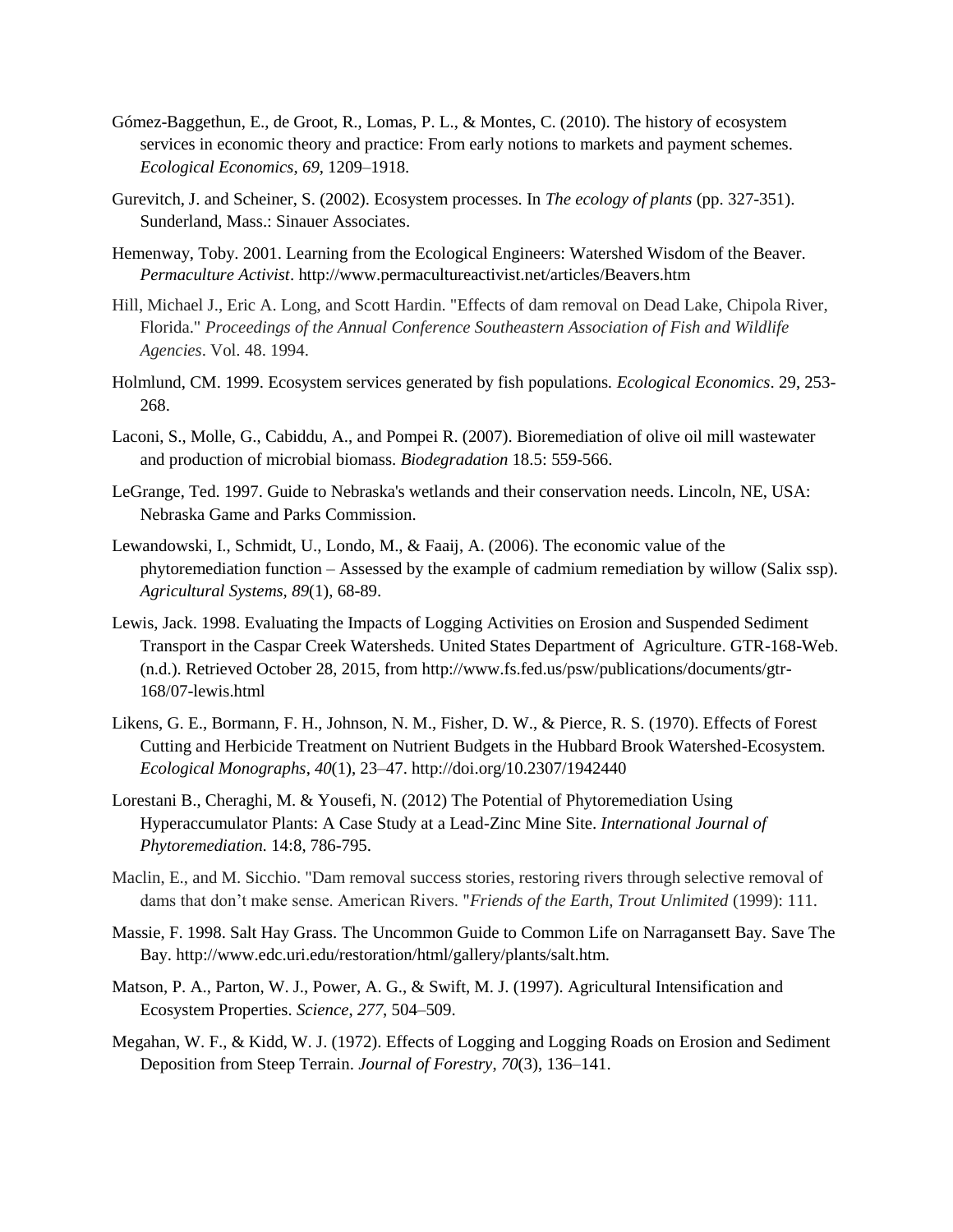- Miller, Ian M., Jonathan A. Warrick, and Chris Morgan. "Observations of coarse sedimentmovements on the mixed beach of the Elwha Delta, Washington. "*Marine Geology* 282.3 (2011): 201-214.
- Mitsch, William J., and Gosselink, James G. 2000. The Value of Wetlands: Importance of Scale and Landscape Setting. *Ecological Economics* 35(1): 25–33.
- Morel, J. L., Chenu, C., & Lorenz, K. (2014). Ecosystem services provided by soils of urban, industrial, traffic, mining, and military areas (SUITMAs). Journal of Soils and Sediments,15(8), 1659–1666.
- Naiman, R.J., and Melillo, J.M. 1984. Nitrogen Budget of a Subarctic Stream Altered by Beaver (*Castor Cananedis*). *Oecologia* 46: 1677–1685.
- NOAA's National Weather Service. 2015. NOAA's National Weather Service, Hydrologic Information Center- Flood Loss Data. *National Oceanic and Atmospheric Administration*. http://www.nws.noaa.gov/hic/.
- Oakley, Art L., et al. 1985. Riparian zones and freshwater wetlands. Management of wildlife and fish habitats in forests of western Oregon and Washington. *US Forest Service*: 58-76.
- Odum, H.T., and E.P. Odum. 2000. The energetic basis for valuation of ecosystem services. Ecosystems 3:21-23.
- Osborne, L. L., & Kovacic, D. A. (1993). Riparian vegetated buffer strips in water‐quality restoration and stream management. *Freshwater biology*, *29*(2), 243-258.
- Peterson, M.J., Hall, D.M., Feldpausch-Parker, A.M., Peterson, T.R. 2010. Obscuring ecosystem function with the application of the ecosystem services concept. Conservation Biology 24(1), 113-119.
- Poff, N. Leroy, and David D. Hart. "How Dams Vary and Why It Matters for the Emerging Science of Dam Removal An ecological classification of dams is needed to characterize how the tremendous variation in the size, operational mode, age, and number of dams in a river basin influences the potential for restoring regulated rivers via dam removal." *BioScience* 52.8 (2002): 659-668.
- Pollock, M. M., Beechie, T. J., & Jordan, C. E. 2007. Geomorphic changes upstream of beaver dams in Bridge Creek, an incised stream channel in the interior Columbia River basin, eastern Oregon. *Earth Surface Processes and Landforms*, *32*(8), 1174-1185.
- Pollock, M.M, Naiman, R.J., Erickson, H.E., et al. 1995. Beaver as Engineers: Influences on Biotic and Abiotic Characteristics of Drainage Basins. *Linking Species and Ecosystems*: 117–126.
- Raymond, Howard L. "Effects of dams and impoundments on migrations of juvenile chinook salmon and steelhead from the Snake River, 1966 to 1975."*Transactions of the American Fisheries Society* 108.6 (1979): 505-529.
- Ripple, William J., and Beschta, Robert L. 2007. Restoring Yellowstone's aspen with wolves. *Biological Conservation* 138.3: 514-519.
- Ripple, William J., and Beschta, Robert L. 2012. Trophic cascades in Yellowstone: The first 15years after wolf reintroduction. *Biological Conservation* 145.1: 205-213.
- Rodenhouse, N. L., Barrett, G. W., Zimmerman, D. M., & Kemp, J. C. (1992). Effects of uncultivated corridors on arthropod abundacnes and crop yields in soybean agroecosystems. *Agriculture, Ecosystems and Environment*, *38*, 179–191.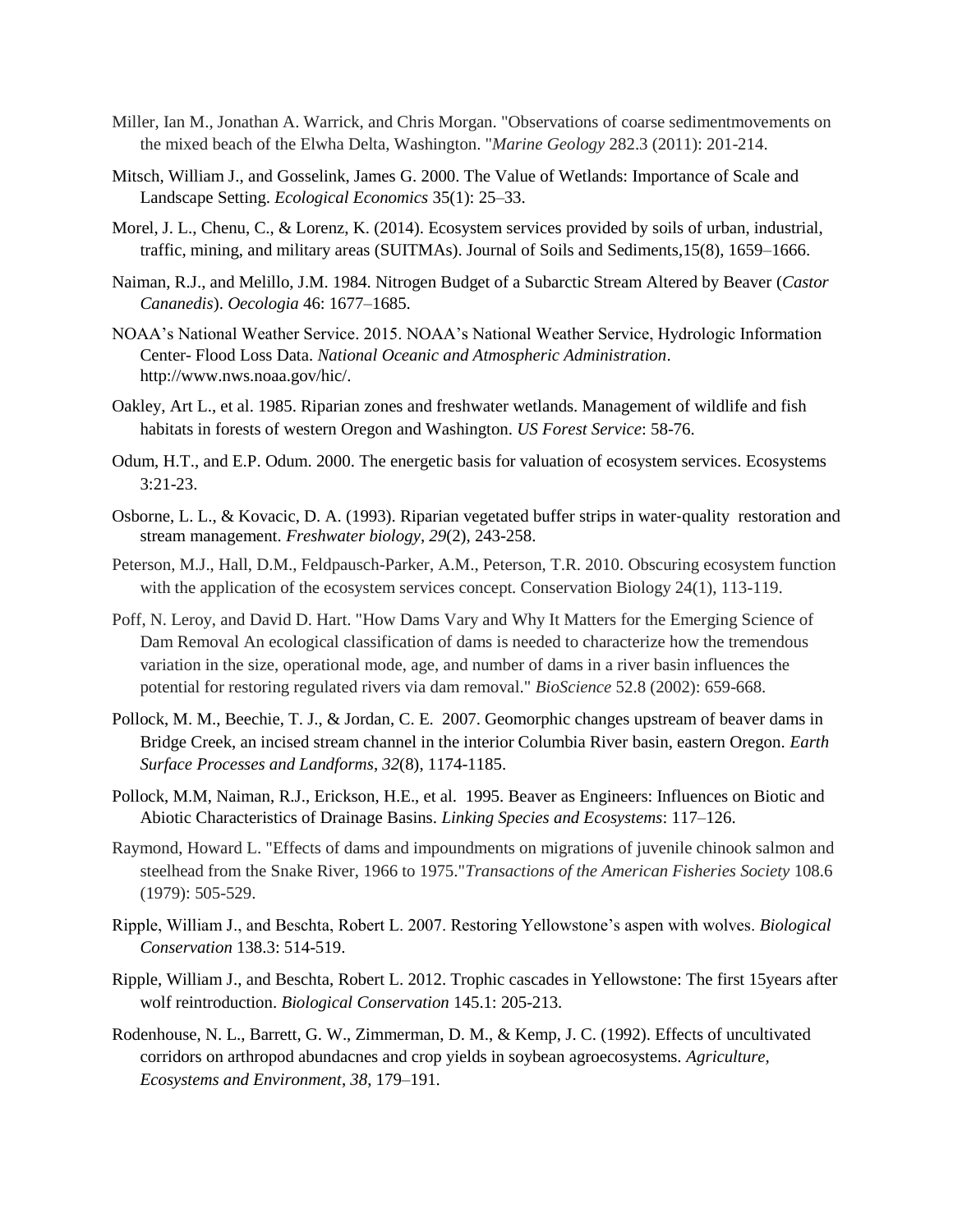- Rosell, Frank, Bozsér, Orsolya, Collen, Peter and Parker, Howard. 2005. Ecological Impact of Beavers Castor Fiber and Castor Canadensis and Their Ability to Modify Ecosystems. *Mammal Review* 35(3- 4): 248–276.
- Schnabel, W. E.,Dietz, A. C., Burken, J. G., Schnoor, J. L., Alvarez, P. J. (1997) Uptake and transformation of trichloroethylene by edible garden plants. *Water Res.,* 31, 816-824.
- Scudder, Thayer Ted. *The Future of Large Dams:" Dealing with Social, Environmental, Institutional and Political Costs"*. Taylor & Francis, 2012.
- Sheldon, Dyanne, Hruby, Tom, Johnson, Patricia, et al. 2005. Wetlands in Washington State Volume 1: A Synthesis of the Science, vol.1. *Washington State Department of Ecology*. https://fortress.wa.gov/ecy/publications/summarypages/0506006.html.
- Simons, R.K., and D.B. Simons. 1991. Sediment Problems Associated with Dam Removal Muskegon River, Michigan. Pages 680-685 in Hydraulic Engineering, Proceedings of the 1991 National Conference of the American Society of Civil Engineers, American Society of Civil Engineers, 29 July-2 August. Nashville, Tennessee.
- Smith, D. W., Peterson, R. O., and Houston, D. B. 2003. Yellowstone after Wolves. *Bioscience*, *53*(4), 330.
- Smitha, V. H., G. D. Tilmanb, and J. C. Nekolac. "Eutrophication: impacts of excess nutrient inputs on freshwater, marine, and terrestrial ecosystems. "*Environmental Pollution* 100 (1999): 179ą196
- Stoop, W. A., Uphoff, N., & Kassam, A. (2001). A review of agricultural research issues raised by the system of rice intensification (SRI) from Madagascar: opportunities for improving farming systems for resource-poor farmers. *Agricultural Systems*, *71*, 249–274.
- Sullivan, C. A., and Fisher, D. E. 2011. Managing Wetlands: Integrating Natural and Human Processes according to Law. *Hydrological Sciences Journal/Journal Des Sciences Hydrologiques* 56(8): 1640– 1655.
- Turbidity: Description, Impact on Water Quality, Sources, Measures A General Overview. 2008. Minnesota Pollution Control Agency. http://www.pca.state.mn.us/index.php/viewdocument.html?gid=7854
- United States. National Park Service. "Elwha River Restoration." *National Parks Service*. U.S.Department of the Interior, 22 Nov. 2015. Web. 23 Nov. 2015.
- United States. National Park Service. "Hoover Dam---Bureau of Reclamation Historic Dams,Irrigation Projects, and Powerplants--Managing Water in the West." *National Parks Service*. U.S. Department of the Interior, n.d. Web. 23 Nov. 2015.
- Westman, W. (1977). How much are nature's services worth? Science 197, 960–964. Cited in Gómez-Baggethun, E., De Groot, R., Lomas, P. L., & Montes, C. (2010). The history of ecosystem services in economic theory and practice: from early notions to markets and payment schemes. *Ecological Economics*, *69*(6), 1209-1218.
- White House. (2015). Incorporating Ecosystem Services into Federal Decision Making. October 7, 2015 Memorandum for Executive Departments and Agencies. (M-16-01). Office of the President.